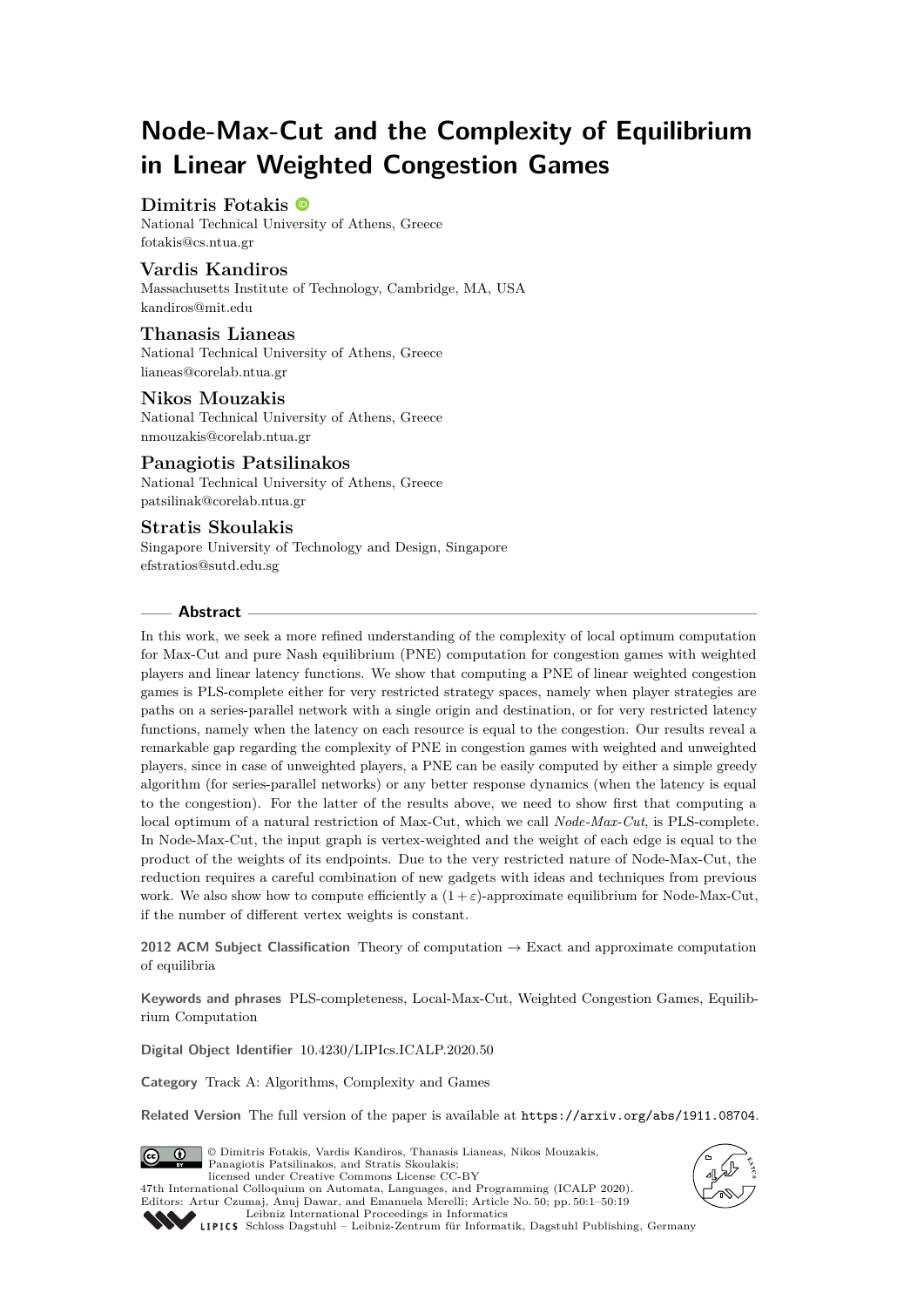#### **50:2 Node-Max-Cut and Equilibrium in Weighted Congestion Games**

**Funding** This work was supported by the Hellenic Foundation for Research and Innovation (H.F.R.I.) under the "First Call for H.F.R.I. Research Projects to support Faculty members and Researchers and the procurement of high-cost research equipment grant", project: BALSAM (project id: 1424). *Stratis Skoulakis*: Supported by NRF 2018, Fellowship NRF-NRFF2018-07. Part of this work was carried out while the author was a PhD student at the National Technical University of Athens.

# **1 Introduction**

Motivated by the remarkable success of local search in combinatorial optimization, Johnson et al. introduced [\[25\]](#page-18-1) the complexity class Polynomial Local Search (PLS), consisting of local search problems with polynomially verifiable local optimality. PLS includes many natural complete problems (see e.g.,  $[28, App. C]$  $[28, App. C]$ ), with CIRCUIT-FLIP  $[25]$  and MAX-CUT  $[33]$ among the best known ones, and lays the foundation for a principled study of the complexity of local optima computation. In the last 15 years, a significant volume of research on PLS-completeness was motivated by the problem of computing a pure Nash equilibrium of potential games (see e.g.,  $[1, 34, 20]$  $[1, 34, 20]$  $[1, 34, 20]$  $[1, 34, 20]$  $[1, 34, 20]$  and the references therein), where any improving deviation by a single player decreases a potential function and its local optima correspond to pure Nash equilibria [\[29\]](#page-18-6).

Computing a local optimum of MAX-CUT under the FLIP neighborhood (a.k.a. LOCAL-MAX-CUT) has been one of the most widely studied problems in PLS. Given an edge-weighed graph, a cut is locally optimal if we cannot increase its weight by moving a vertex from one side of the cut to the other. Since its PLS-completeness proof by Schäffer and Yannakakis [\[33\]](#page-18-3), researchers have shown that Local-Max-Cut remains PLS-complete for graphs with maximum degree five [\[9\]](#page-17-1), is polynomially solvable for cubic graphs [\[31\]](#page-18-7), and its smoothed complexity is either polynomial in complete [\[2\]](#page-17-2) and sparse [\[9\]](#page-17-1) graphs, or almost polynomial in general graphs [\[7,](#page-17-3) [10\]](#page-17-4). Moreover, due to its simplicity and versatility, Max-Cut has been widely used in PLS reductions (see e.g.,  $[1, 20, 34]$  $[1, 20, 34]$  $[1, 20, 34]$  $[1, 20, 34]$  $[1, 20, 34]$ ). LOCAL-MAX-CUT can also be cast as a game, where each vertex aims to maximize the total weight of its incident edges that cross the cut. Cut games are potential games (the value of the cut is the potential function), which has motivated research on efficient computation of approximate equilibria for Local-Max-Cut [\[3,](#page-17-5) [6\]](#page-17-6). To the best of our knowledge, apart from the work on the smoothed complexity of Local-Max-Cut (and may be that Local-Max-Cut is P-complete for unweighted graphs [\[33,](#page-18-3) Theorem 4.5]), there has not been any research on whether (and to which extent) additional structure on edge weights affects hardness of LOCAL-MAX-CUT.

A closely related research direction deals with the complexity of computing a pure Nash equilibrium (equilibrium or PNE, for brevity) of *congestion games* [\[32\]](#page-18-8), a typical example of potential games [\[29\]](#page-18-6) and among the most widely studied classes of games in Algorithmic Game Theory (see e.g., [\[15\]](#page-17-7) for a brief account of previous work). In congestion games (or CGs, for brevity), a finite set of players compete over a finite set of resources. Strategies are resource subsets and players aim to minimize the total cost of the resources in their strategies. Each resource *e* is associated with a (non-negative and non-decreasing) latency function, which determines the cost of using *e* as a function of *e*'s *congestion* (i.e., the number of players including *e* in their strategy). Researchers have extensively studied the properties of special cases and variants of CGs. Most relevant to this work are *symmetric* (resp. *asymmetric*) CGs, where players share the same strategy set (resp. have different strategy sets), *network* CGs, where strategies correspond to paths in an underlying network, and *weighted* CGs, where player contribute to the congestion with a different weight.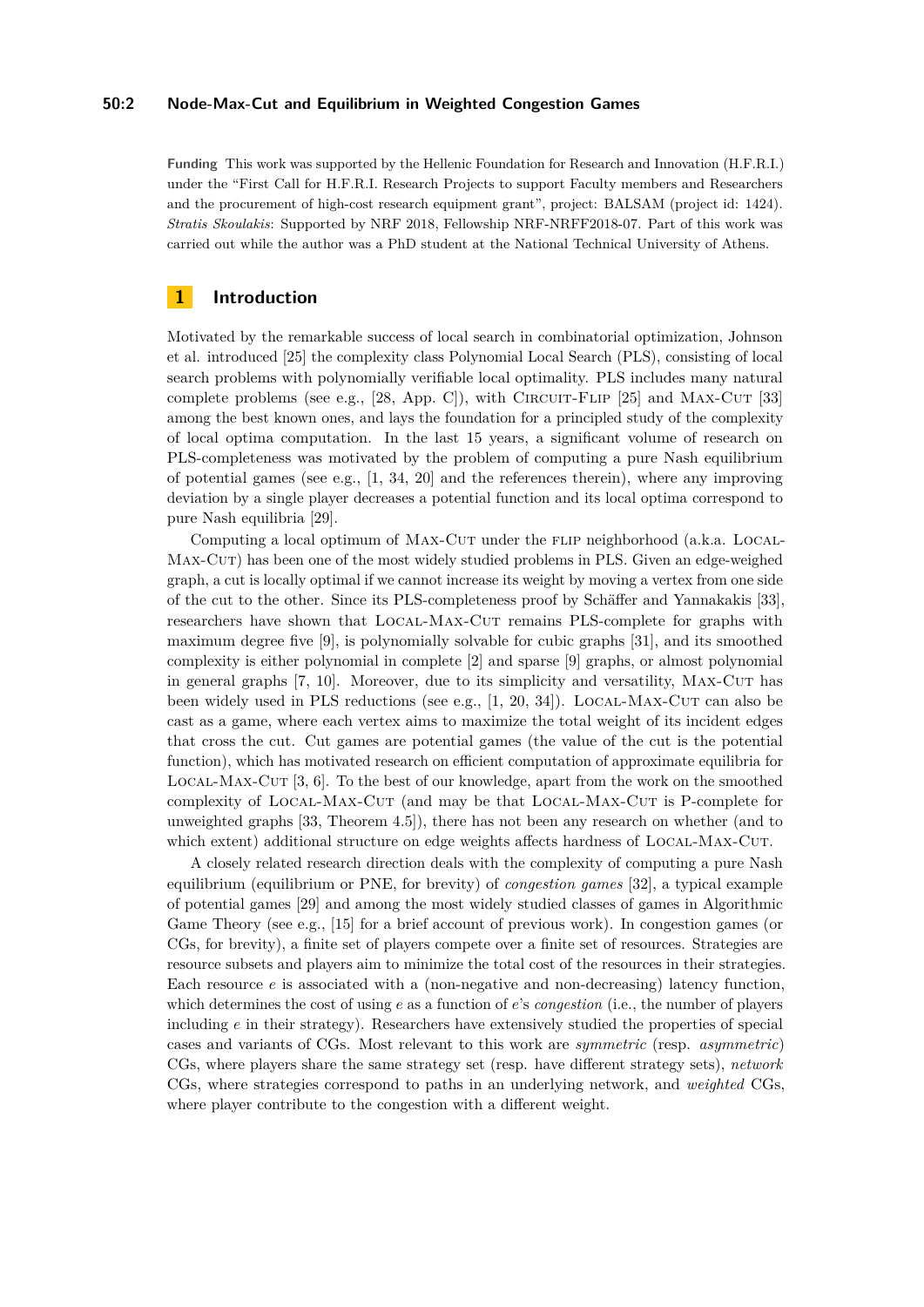Fabrikant et al. [\[12\]](#page-17-8) proved that computing a PNE of asymmetric network CGs or symmetric CGs is PLS-complete, and that it reduces to min-cost-flow for symmetric network CGs. About the same time [\[17,](#page-17-9) [30\]](#page-18-9) proved that weighted congestion games admit a (weighted) potential function, and thus a PNE, if the latency functions are either affine or exponential (and [\[23,](#page-18-10) [24\]](#page-18-11) proved that in a certain sense, this restriction is necessary). Subsequently, Ackermann et al. [\[1\]](#page-17-0) characterized the strategy sets of CGs that guarantee efficient equilibrium computation. They also used a variant of Local-Max-Cut, called *threshold games*, to simplify the PLS-completeness proof of [\[12\]](#page-17-8) and to show that computing a PNE of asymmetric network CGs with (exponentially steep) linear latencies is PLS-complete.

On the other hand, the complexity of equilibrium computation for weighted CGs is not well understood. All the hardness results above carry over to weighted CGs, since they generalize standard CGs (where the players have unit weight). But on the positive side, we only know how to efficiently compute a PNE for weighted CGs on parallel links with general latencies [\[16\]](#page-17-10) and for weighted CGs on parallel links with identity latency functions and asymmetric strategies [\[19\]](#page-18-12). Despite the significant interest in (exact or approximate) equilibrium computation for CGs (see e.g.,  $[4, 5, 6, 27]$  $[4, 5, 6, 27]$  $[4, 5, 6, 27]$  $[4, 5, 6, 27]$  $[4, 5, 6, 27]$  $[4, 5, 6, 27]$  $[4, 5, 6, 27]$  and the references therein), we do not understand how (and to which extent) the complexity of equilibrium computation is affected by player weights. This is especially true for weighted CGs with linear latencies, which admit a potential function and their equilibrium computation is in PLS.

**Contributions.** We contribute to both research directions outlined above. In a nutshell, we show that equilibrium computation in linear weighted CGs is significantly harder than for standard CGs, in the sense that it is PLS-complete either for very restricted strategy spaces, namely when player strategies are paths on a series-parallel network with a single origin and destination, or for very restricted latency functions, namely when resource costs are equal to the congestion. Our main step towards proving the latter result is to show that computing a local optimum of NODE-MAX-CUT, a natural and interesting restriction of MAX-CUT where the weight of each edge is the product of the weights of its endpoints, is PLS-complete.

More specifically, using a tight reduction from LOCAL-MAX-CUT, we first show, in Section [3.1,](#page-6-0) that equilibrium computation for linear weighted CGs on series-parallel networks with a single origin and destination is PLS-complete (Theorem [1\)](#page-6-1). The reduction results in games where both the player weights and the latency slopes are exponential. Our result reveals a remarkable gap between weighted and standard CGs regarding the complexity of equilibrium computation, since for standard CGs on series-parallel networks with a single origin and destination, a PNE can be computed by a simple greedy algorithm [\[18\]](#page-18-14).

Aiming at a deeper understanding of how different player weights affect the complexity of equilibrium computation in CGs, we show, in Section [3.2,](#page-8-0) that computing a PNE of weighted network CGs with asymmetric player strategies and identity latency functions is PLS-complete (Theorem [2\)](#page-8-1). Again the gap to standard CGs is remarkable, since for standard CGs with identity latency functions, any better response dynamics converges to a PNE in polynomial time. In the reduction of Theorem [2,](#page-8-1) Node-Max-Cut plays a role similar to that of threshold games in  $[1, Sec. 4]$  $[1, Sec. 4]$ . The choice of NODE-MAX-CUT seems necessary, in the sense that known PLS reductions, starting from NOT-ALL-EQUAL SATISFIABILITY [\[12\]](#page-17-8) or Local-Max-Cut [\[1\]](#page-17-0), show that equilibrium computation is hard due to the interaction of players on different resources (where latencies simulate the edge / clause weights), while in our setting, equilibrium computation is hard due to the player weights, which are the same for all resources in a player's strategy.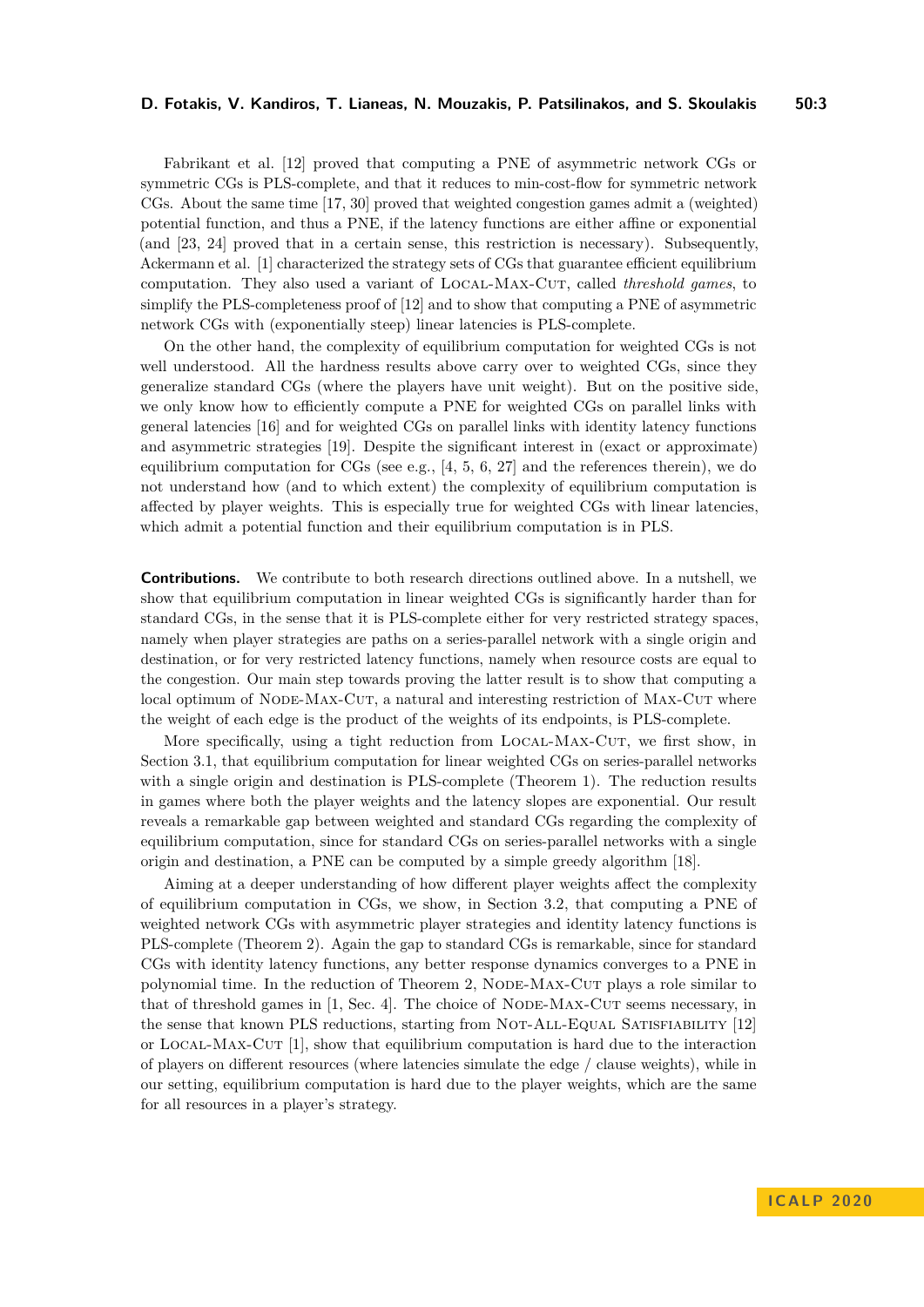#### **50:4 Node-Max-Cut and Equilibrium in Weighted Congestion Games**

NODE-MAX-CUT is a natural restriction of MAX-CUT and settling the complexity of its local optima computation may be of independent interest, both conceptually and technically. Node-Max-Cut coincides with the restriction of Max-Cut shown (weakly) NP-complete on complete graphs in the seminal paper of Karp [\[26\]](#page-18-15), while a significant generalization of Node-Max-Cut with polynomial weights was shown P-complete in [\[33\]](#page-18-3).

A major part of our technical effort concerns reducing Circuit-Flip to Node-Max-CUT, thus showing that computing a local optimum of NODE-MAX-CUT is PLS-complete (Section [5\)](#page-9-0). Since NODE-MAX-CUT is a very restricted special case of MAX-CUT, we have to start from a PLS-complete problem lying before LOCAL-MAX-CUT on the "reduction paths" of PLS. The reduction is technically involved, due to the very restricted nature of the problem. In NODE-MAX-CUT, every vertex contributes to the cut value of its neighbors with the same weight, and differentiation comes only as a result of the different total weight in the neighborhood of each vertex. To deal with this restriction, we combine some new carefully constructed gadgets with the gadgets used by Schäffer and Yannakakis [\[33\]](#page-18-3), Elsässer and Tscheuschner [\[9\]](#page-17-1). and Gairing and Savani [\[20\]](#page-18-5). In general, as a very restricted special case of MAX-CUT, NODE-MAX-CUT is a natural and convenient starting point for future PLS reductions, especially when one wants to show hardness of equilibrium computation for restricted classes of games that admit weighted potential functions (e.g., as that in [\[17\]](#page-17-9)). So, our results may serve as a first step towards a better understanding of the complexity of (exact or approximate) equilibrium computation for weighted potential games.

We also show that a  $(1+\varepsilon)$ -approximate equilibrium for NODE-MAX-CUT, where no vertex can switch sides and increase the weight of its neighbors across the cut by a factor larger than  $1 + \varepsilon$ , can be computed in time exponential in the number of different weights (Theorem [3\)](#page-9-1). Thus, we can efficiently compute a  $(1 + \varepsilon)$ -approximate equilibrium for NODE-MAX-CUT, for any  $\varepsilon > 0$ , if the number of different vertex weights is constant. Since similar results are not known for Max-Cut, Theorem [3](#page-9-1) may indicate that approximate equilibrium computation for NODE-MAX-CUT may not be as hard as for MAX-CUT. An interesting direction for further research is to investigate (i) the quality of efficiently computable approximate equilibria for NODE-MAX-CUT; and (ii) the smoothed complexity of its local optima.

**Related Work.** Existence and efficient computation of (exact or approximate) equilibria for weighted congestion games have received significant research attention. We briefly discuss here some of the most relevant previous work. There has been significant research interest in the convergence rate of best response dynamics for weighted congestion games (see e.g., [\[8,](#page-17-13) [4,](#page-17-11) [11,](#page-17-14) [13,](#page-17-15) [22\]](#page-18-16)). Gairing et al. [\[19\]](#page-18-12) presented a polynomial algorithm for computing a PNE for load balancing games on restricted parallel links. Caragiannis et al. [\[6\]](#page-17-6) established existence and presented efficient algorithms for computing approximate PNE in weighted CGs with polynomial latencies (see also [\[14,](#page-17-16) [21\]](#page-18-17)).

Bhalgat et al. [\[3\]](#page-17-5) presented an efficient algorithm for computing a  $(3 + \varepsilon)$ -approximate equilibrium in MAX-CUT games, for any  $\varepsilon > 0$ . The approximation guarantee was improved to  $2 + \varepsilon$  in [\[6\]](#page-17-6). We highlight that the notion of approximate equilibrium in cut games is much stronger than the notion of approximate local optimum of MAX-CUT, since the former requires that no vertex can significantly improve the total weight of its incidence edges that cross the cut (as e.g., in  $[3, 6]$  $[3, 6]$  $[3, 6]$ ), while the latter simply requires that the total weight of the cut cannot be significantly improved (as e.g., in [\[6\]](#page-17-6)).

Johnson et al. [\[25\]](#page-18-1) introduced the complexity class PLS and proved that CIRCUIT-FLIP is PLS-complete. Subsequently, Schäffer and Yannakakis [\[33\]](#page-18-3) proved that MAX-CUT is PLScomplete. From a technical viewpoint, our work is close to previous work by Elsässer and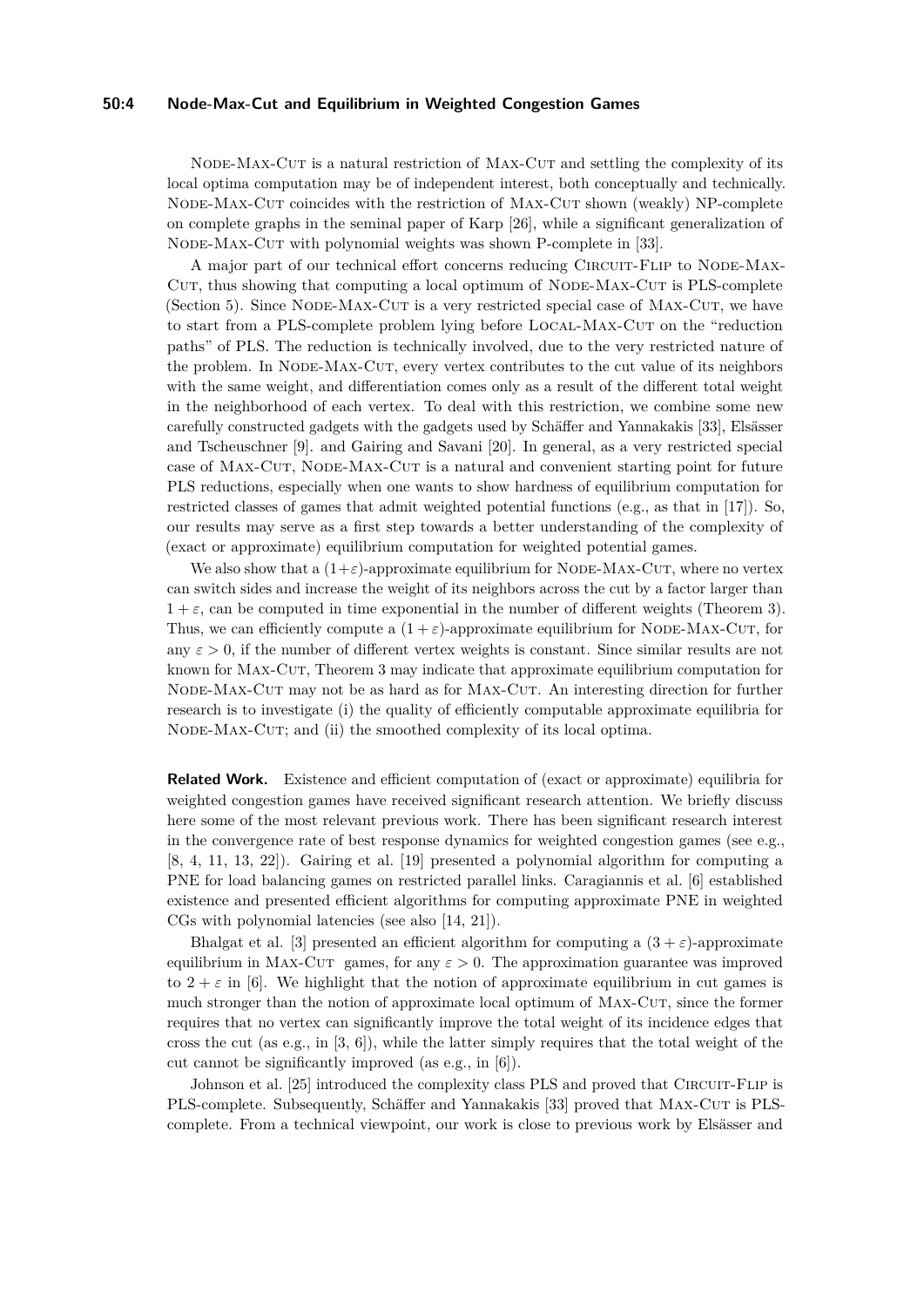Tscheuschner [\[9\]](#page-17-1) and Gairing and Savani [\[20\]](#page-18-5), where they show that Local-Max-Cut in graphs of maximum degree five [\[9\]](#page-17-1) and computing a PNE for hedonic games [\[20\]](#page-18-5) are PLS-complete, and by Ackermann et al. [\[1\]](#page-17-0), where they reduce LOCAL-MAX-CUT to computing a PNE in network congestion games.

## <span id="page-4-0"></span>**2 Basic Definitions and Notation**

**Polynomial-Time Local Search (PLS).** A *polynomial-time local search* (PLS) problem *L* [\[25,](#page-18-1) Sec. 2] is specified by a (polynomially recognizable) set of instances  $I_L$ , a set  $S_L(x)$  of feasible solutions for each instance  $x \in I_L$ , with  $|s| = O(\text{poly}(|x|))$  for every solution  $s \in S_L(x)$ , an objective function  $f_L(s, x)$  that maps each solution  $s \in S_L(x)$  to its value in instance x, and a *neighborhood*  $N_L(s, x) \subseteq S_L(x)$  of feasible solutions for each  $s \in S_L(x)$ . Moreover, there are three polynomial-time algorithms that for any given instance  $x \in I_L$ : (i) the first generates an initial solution  $s_0 \in S_L(x)$ ; (ii) the second determines whether a given *s* is a feasible solution and (if  $s \in S_L(x)$ ) computes its objective value  $f_L(s, x)$ ; and (iii) the third returns either that *s* is *locally optimal* or a feasible solution  $s' \in N_L(s, x)$  with better objective value than *s*. If *L* is a maximization (resp. minimization) problem, a solution *s* is locally optimal if for all  $s' \in N_L(s,x)$ ,  $f_L(s,x) \ge f_L(s',x)$  (resp.  $f_L(s,x) \le f_L(s',x)$ ). If s is not locally optimal, the third algorithm returns a solution  $s' \in N_L(s, x)$  with  $f(s, x) < f(s', x)$ (resp.  $f(s, x) > f(s', x)$ ). The complexity class PLS consists of all polynomial-time local search problems. By abusing the terminology, we always refer to polynomial-time local search problem simply as local search problems.

**PLS Reductions and Completeness.** A local search problem *L* is PLS-*reducible* to a local search problem *L'*, if there are polynomial-time algorithms  $\phi_1$  and  $\phi_2$  such that (i)  $\phi_1$  maps any instance  $x \in I_L$  of *L* to an instance  $\phi_1(x) \in I_{L'}$  of *L*'; (ii)  $\phi_2$  maps any (solution *s'* of instance  $\phi_1(x)$ , instance *x*) pair, with  $s' \in S_{L}(\phi_1(x))$ , to a solution  $s \in S_L(x)$ ; and (iii) for every instance  $x \in I_L$ , if *s'* is locally optimal for  $\phi_1(x)$ , then  $\phi_2(s', x)$  is locally optimal for *x*.

By definition, if a local search problem  $L$  is PLS-reducible to a local search problem  $L'$ , a polynomial-time algorithm that computes a local optimum of  $L'$  implies a polynomial time algorithm that computes a local optimum of *L*. Moreover, a PLS-reduction is transitive. As usual, a local search problem *Q* is PLS-*complete*, if  $Q \in PLS$  and any local search problem  $L \in PLS$  is PLS-reducible to  $Q$ .

**Max-Cut and Node-Max-Cut.** An instance of MAX-CUT consists of an undirected edgeweighted graph  $G(V, E)$ , where V is the set of vertices and E is the set of edges. Each edge *e* is associated with a positive weight  $w_e$ . A cut of *G* is a vertex partition  $(S, V \setminus S)$ , with  $\emptyset \neq S \neq V$ . We usually identify a cut with one of its sides (e.g., *S*). We denote  $\delta(S) = \{ \{u, v\} \in E : u \in S \land v \notin S \}$  the set of edges that cross the cut *S*. The weight (or the value) of a cut *S*, denoted  $w(S)$ , is  $w(S) = \sum_{e \in \delta(S)} w_e$ . In MAX-CUT, the goal is to compute an optimal cut  $S^*$  of maximum value  $w(S^*)$ .

In NODE-MAX-CUT, each vertex  $v$  is associated with a positive weight  $w<sub>v</sub>$  and the weight of each edge  $e = \{u, v\}$  is  $w_e = w_u w_v$ , i.e. equal to the product of the weights of *e*'s endpoints. Again the goal is to compute a cut  $S^*$  of maximum value  $w(S^*)$ . As optimization problems, both MAX-CUT and NODE-MAX-CUT are NP-complete [\[26\]](#page-18-15).

In this work, we study MAX-CUT and NODE-MAX-CUT as local search problems under the flip neighborhood. Then, they are referred to as Local-Max-Cut and Local-Node-Max-CUT. The neighborhood  $N(S)$  of a cut  $(S, V \setminus S)$  consists of all cuts  $(S', V \setminus S')$  where *S* and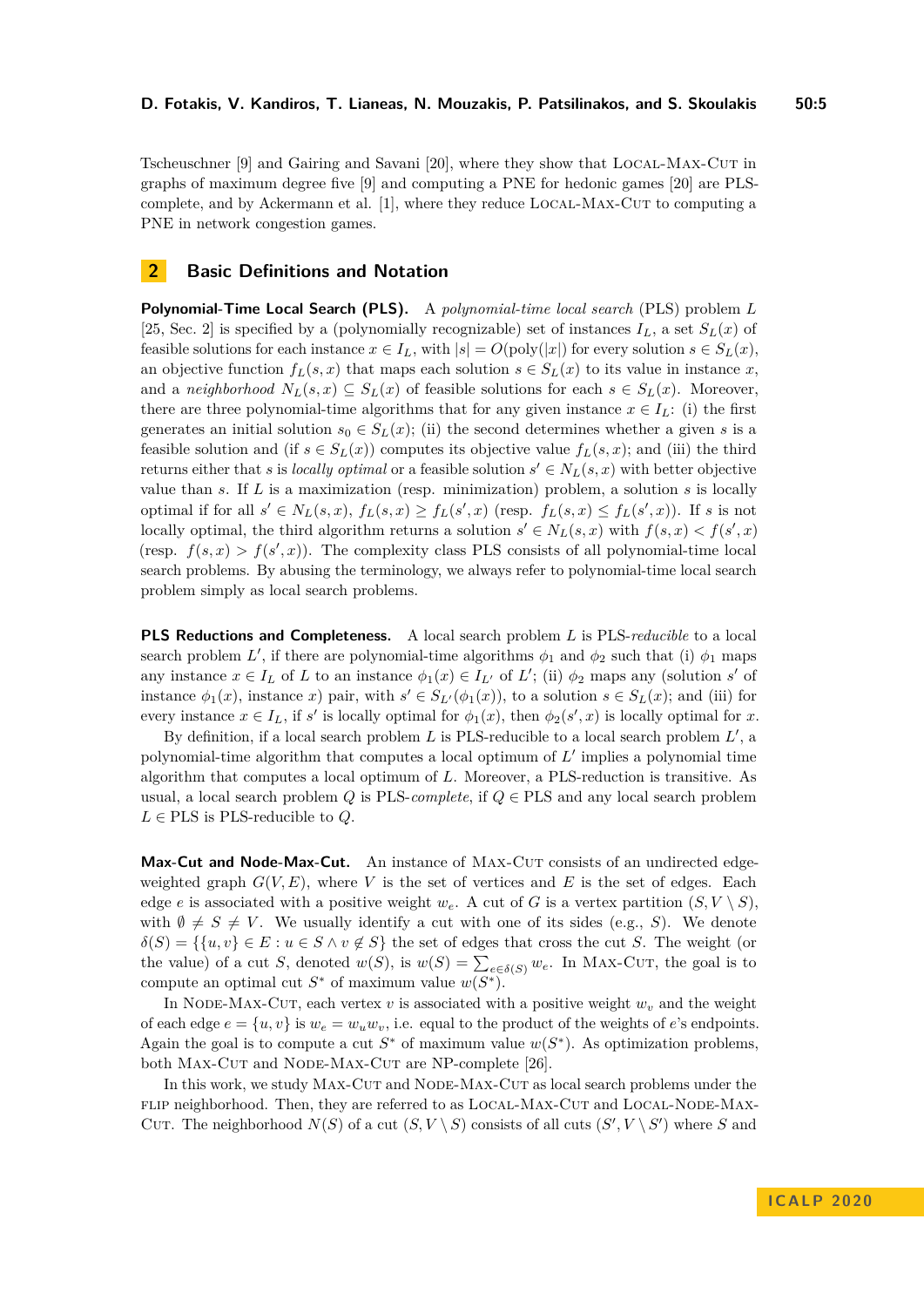#### **50:6 Node-Max-Cut and Equilibrium in Weighted Congestion Games**

 $S'$  differ by a single vertex. Namely, the cut  $S'$  is obtained from  $S$  by moving a vertex from one side of the cut to the other. A cut *S* is locally optimal if for all  $S' \in N(S)$ ,  $w(S) \geq w(S')$ . In Local-Max-Cut (resp. Local-Node-Max-Cut), given an edge-weighted (resp. vertexweighted) graph, the goal is to compute a locally optimal cut. Clearly, both MAX-CUT and Node-Max-Cut belong to PLS. In the following, we abuse the terminology and refer to Local-Max-Cut and Local-Node-Max-Cut as Max-Cut and Node-Max-Cut, for brevity, unless we need to distinguish between the optimization and the local search problem.

**Weighted Congestion Games.** A *weighted congestion game* G consists of *n* players, where each player *i* is associated with a positive weight  $w_i$ , a set of resources  $E$ , where each resource *e* is associated with a non-decreasing latency function  $\ell_e : \mathbb{R}_{\geq 0} \to \mathbb{R}_{\geq 0}$ , and a non-empty strategy set  $\Sigma_i \subseteq 2^E$  for each player *i*. A game is linear if  $\ell_e(x) = a_e x + b_e$ , for some  $a_e, b_e \geq 0$ , for all  $e \in E$ . The identity latency function is  $\ell(x) = x$ . The player strategies are *symmetric*, if all players share the same strategy set  $\Sigma$ , and *asymmetric*, otherwise.

We focus on *network* weighted congestion games, where the resources *E* correspond to the edges of an underlying network *G*(*V, E*) and the player strategies are paths on *G*. A network game is *single-commodity*, if *G* has an origin *o* and a destination *d* and the player strategies are all (simple)  $o - d$  paths. A network game is *multi-commodity*, if *G* has an origin  $o_i$  and a destination  $d_i$  for each player *i*, and *i*'s strategy set  $\Sigma_i$  consists of all (simple)  $o_i - d_i$  paths. A single-commodity network *G*(*V, E*) is *series-parallel*, if it either consists of a single edge (*o, d*) or can be obtained from two series-parallel networks composed either in series or in parallel (see e.g., [\[35\]](#page-18-18) for details on composition and recognition of series-parallel networks).

A configuration  $\vec{s} = (s_1, \ldots, s_n)$  consists of a strategy  $s_i \in \Sigma_i$  for each player *i*. The congestion  $s_e$  of resource *e* in configuration  $\vec{s}$  is  $s_e = \sum_{i:e \in s_i} w_i$ . The cost of resource *e* in  $\vec{s}$ is  $\ell_e(s_e)$ . The *individual cost* (or *cost*)  $c_i(\vec{s})$  of player *i* in configuration  $\vec{s}$  is the total cost for the resources in her strategy  $s_i$ , i.e.,  $c_i(\vec{s}) = \sum_{e \in s_i} \ell_e(s_e)$ . A configuration  $\vec{s}$  is a *pure Nash equilibrium* (equilibrium or PNE, for brevity), if for every player *i* and every strategy  $s' \in \Sigma_i$ ,  $c_i(\vec{s}) \leq c_i(\vec{s}_{-i}, s')$  (where  $(\vec{s}_{-i}, s')$  denotes the configuration obtained from  $\vec{s}$  by replacing  $s_i$ with  $s'$ ). Namely, no player can improve her cost by unilaterally switching her strategy.

**Equilibrium Computation and Local Search.** [\[17\]](#page-17-9) shows that for linear weighted congestion games, with latencies  $\ell_e(x) = a_e x + b_e$ ,  $\Phi(\vec{s}) = \sum_{e \in E} (a_e s_e^2 + b_e s_e) + \sum_i w_i \sum_{e \in s_i} (a_e w_i + b_e)$ changes by  $2w_i(c_i(\vec{s}) - c_i(\vec{s}_{-i}, s'))$ , when a player *i* switches from strategy  $s_i$  to strategy  $s'$ in  $\vec{s}$ . Hence,  $\Phi$  is a weighted potential function, whose local optimal (wrt. single player deviations) correspond to PNE of the underlying game. Hence, equilibrium computation for linear weighted congestion games is in PLS. Specifically, configurations corresponds to solutions, the neighborhood  $N(\vec{s})$  of a configuration  $\vec{s}$  consists of all configurations  $(\vec{s}_{-i}, s')$ with  $s' \in \Sigma_i$ , for some player *i*, and local optimality is defined wrt. the potential function  $\Phi$ .

Max-Cut and Node-Max-Cut as Games. LOCAL-MAX-CUT and LOCAL-NODE-MAX-CUT can be cast as cut games, where players correspond to vertices of  $G(V, E)$ , strategies  $\Sigma = \{0, 1\}$  are symmetric, and configurations  $\vec{s} \in \{0, 1\}^{|V|}$  correspond to cuts, e.g.,  $S(\vec{s}) =$  ${v \in V : s_v = 0}.$  Each player *v* aims to maximize  $w_v(\vec{s}) = \sum_{e=\{u,v\} \in E: s_u \neq s_v} w_e$ , that is the total weight of her incident edges that cross the cut. For NODE-MAX-CUT, this becomes  $w_v(\vec{s}) = \sum_{u:\{u,v\} \in E \wedge s_u \neq s_v} w_u$ , i.e., *v* aims to maximize the total weight of her neighbors across the cut. A cut  $\vec{s}$  is a PNE if for all players  $v, w_v(\vec{s}) \geq w_v(\vec{s}_{-i}, 1 - s_v)$ . Equilibrium computation for cut games is equivalent to local optimum computation, and thus, is in PLS.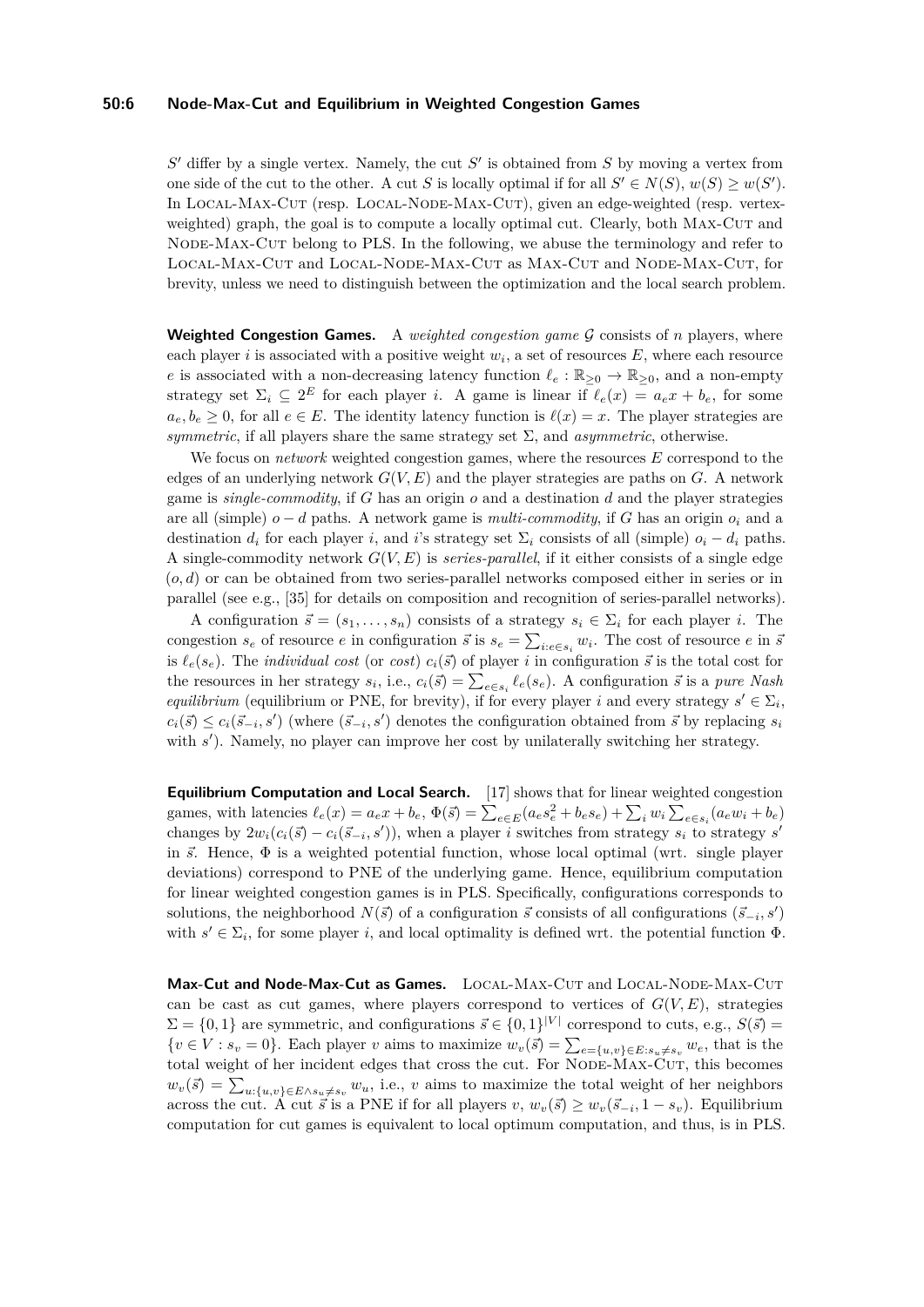#### <span id="page-6-2"></span>**D. Fotakis, V. Kandiros, T. Lianeas, N. Mouzakis, P. Patsilinakos, and S. Skoulakis 50:7**



**Figure 1** The series-parallel network  $F_{ij}$  that corresponds to edge  $\{i, j\} \in A$ .

A cut  $\vec{s}$  is a  $(1 + \varepsilon)$ -approximate equilibrium, for some  $\varepsilon > 0$ , if for all players *v*,  $(1 + \varepsilon)w_v(\vec{s}) \geq w_v(\vec{s}_{-i}, 1 - s_v)$ . Note that the notion of  $(1 + \varepsilon)$ -approximate equilibrium is stronger than the notion of  $(1 + \varepsilon)$ -approximate local optimum, i.e., a cut *S* such that for all  $S' \in N(S)$ ,  $(1+\varepsilon)w(S) \geq w(S')$  (see also the discussion in [\[6\]](#page-17-6)).

## <span id="page-6-3"></span>**3 Hardness of Computing Equilibria in Weighted Congestion Games**

We next show that computing a PNE in weighted congestion games with linear latencies is PLS-complete either for single-commodity series-parallel networks or for multi-commodity networks with identity latency functions.

#### <span id="page-6-0"></span>**3.1 Weighted Congestion Games on Series-Parallel Networks**

<span id="page-6-1"></span>▶ **Theorem 1.** *Computing a pure Nash equilibrium in weighted congestion games on singlecommodity series-parallel networks with linear latency functions is PLS-complete.*

**Proof sketch.** Membership in PLS follows from the potential function argument of [\[17\]](#page-17-9). To show hardness, we present a reduction from LOCAL-MAX-CUT.

Let  $H(V, A)$  be an instance of LOCAL-MAX-CUT with *n* vertices and *m* edges. Based on *H*, we construct a weighted congestion game on a single-commodity series-parallel network *G* with 3*n* players, where for every  $i \in [n]$ , there are three players with weight  $w_i = 16^i$ . Network *G* is a parallel composition of two identical copies of a simpler series-parallel network. We refer to these copies as  $G_1$  and  $G_2$ . Each of  $G_1$  and  $G_2$  is a series composition of  $m$ simple series-parallel networks  $F_{ij}$ , each corresponding to an edge  $\{i, j\} \in A$ . Network  $F_{ij}$ is depicted in Figure [1,](#page-6-2) where *D* is assumed to be a constant chosen (polynomially) large enough. An example of the entire network *G* is shown in Figure [2.](#page-7-0)

In each of  $G_1$  and  $G_2$ , there is a unique path that contains all edges with latency functions  $\ell_i(x) = Dx/4^i$ , for each  $i \in [n]$ . We refer to these paths as  $p_i^u$  for  $G_1$  and  $p_i^l$  for  $G_2$ . In addition to the edges with latency  $\ell_i(x)$ ,  $p_i^u$  and  $p_i^l$  include all edges with latencies  $\ell_{ij}(x) = \frac{w_{ij}x}{w_i w_j} = \frac{w_{ij}x}{16^{i+j}}$ , which correspond to the edges incident to vertex *i* in *H*.

Due to the choice of the player weights and the latency slopes, a player with weight *w<sup>i</sup>* must choose either  $p_i^u$  or  $p_i^l$  in any PNE. We can prove this claim by induction on the player weights. The players with weight  $w_n = 16^n$  have a dominant strategy to choose either  $p_n^u$  or  $p_n^l$ , since the slope of  $\ell_n(x)$  is significantly smaller than the slope of any other latency  $\ell_i(x)$ . In fact, the slope of  $\ell_n$  is so small that even if all other  $3n - 1$  players choose one of  $p_n^u$  or  $p_n^l$ , a player with weight  $w_n$  would prefer either  $p_n^u$  or  $p_n^l$  over all other paths. Therefore, we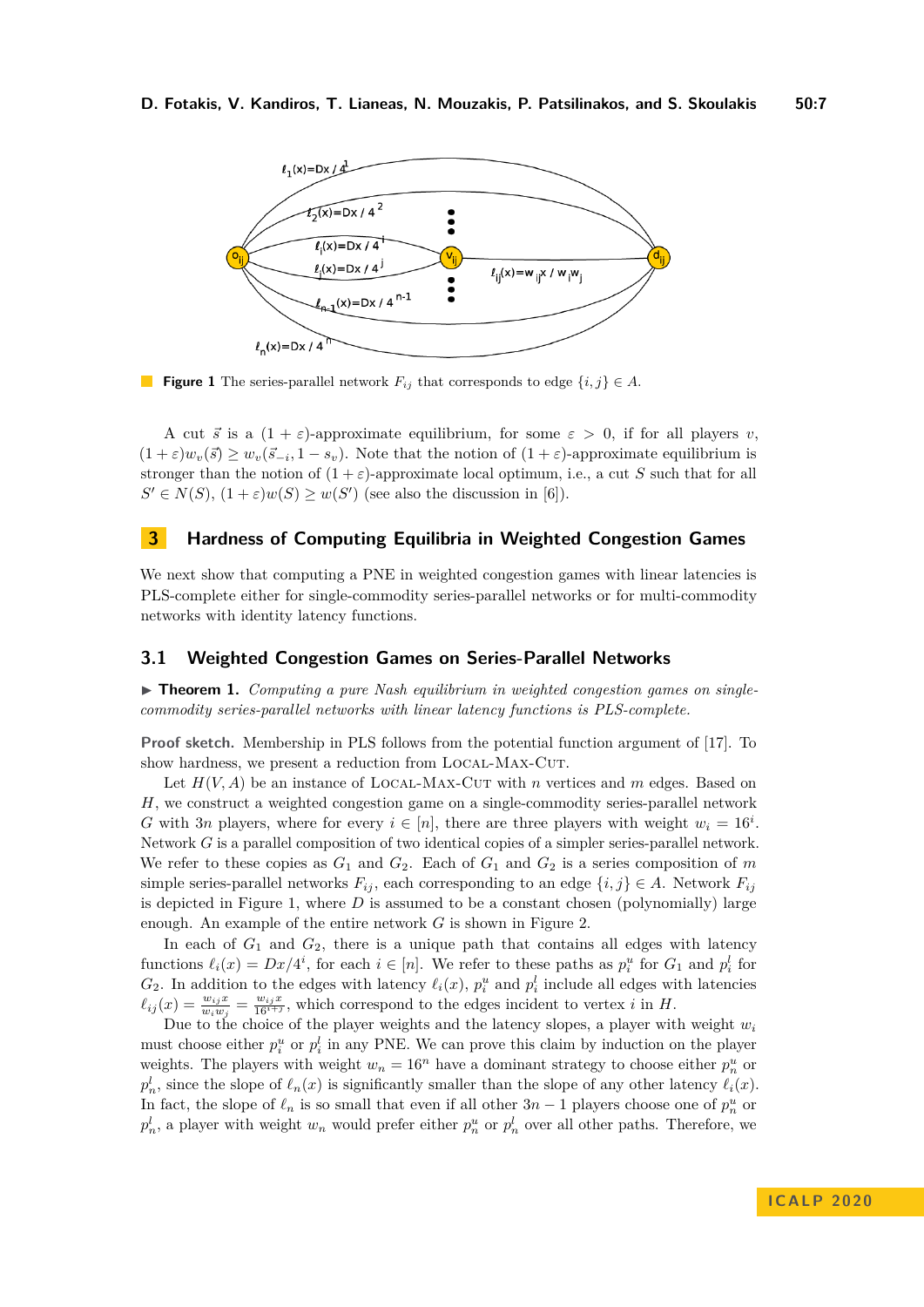<span id="page-7-0"></span>

**Figure 2** An example of the network *G* constructed in the proof of Theorem [1](#page-6-1) for graph  $H(V, A)$ , with  $V = \{1, 2, 3, 4\}$  and  $A = \{\{1, 2\}, \{1, 3\}, \{1, 4\}, \{2, 4\}\}\$ . *G* is a parallel composition of two parts, each consisting of the smaller networks  $F_{12}$ ,  $F_{13}$ ,  $F_{14}$  and  $F_{24}$  (see also Figure [1\)](#page-6-2) connected in series.

can assume that each of  $p_n^u$  and  $p_n^l$  are used by at least one player with weight  $w_n$  in any PNE, which would increase their latency so much that no player with smaller weight would prefer them any more. The inductive argument applies the same reasoning for players with weights  $w_{n-1}$ , who should choose either  $p_{n-1}^u$  or  $p_{n-1}^l$  in any PNE, and subsequently, for players with weights  $w_{n-2}, \ldots, w_1$ . Hence, we conclude that for all  $i \in [n]$ , each of  $p_i^u$  and  $p_i^l$ is used by at least one player with weight *w<sup>i</sup>* .

Moreover, we note that two players with different weights, say  $w_i$  and  $w_j$ , go through the same edge with latency  $\ell_{ij}(x) = \frac{w_{ij}x}{w_iw_j}$  in *G* only if the corresponding edge  $\{i, j\}$  is present in  $H$ . The correctness of the reduction follows the fact that a player with weight  $w_i$  aims to minimize her cost through edges with latencies  $\ell_{ij}$  in *G* in the same way that in the Max-Cut instance, we want to minimize the weight of the edges incident to a vertex *i* and do not cross the cut. Formally, we next show that a cut *S* is locally optimal for the MAX-CUT instance if and only if the configuration where for every  $k \in S$ , two players with weight  $w_k$  use  $p_k^u$  and for every  $k \notin S$ , two players with weight  $w_k$  use  $p_k^l$  is a PNE of the weighted congestion game on *G*.

Assume an equilibrium configuration and consider a player *a* of weight  $w_k$  that uses  $p_k^u$ together with another player of weight  $w_k$  (if this is not the case, vertex  $k$  is not included in *S* and we apply the symmetric argument for  $p_k^l$ ). By the equilibrium condition, the cost of player *a* on  $p_k^u$  is at most her cost on  $p_k^l$ , which implies that

$$
\sum_{k=1}^m \frac{2D16^k}{4^k} + \sum_{j:\{k,j\} \in A} \frac{w_{kj}(2 \cdot 16^k + x_j^u 16^j)}{16^{k+j}} \le \sum_{k=1}^m \frac{2D16^k}{4^k} + \sum_{j:\{k,j\} \in A} \frac{w_{kj}(2 \cdot 16^k + x_j^l 16^j)}{16^{k+j}},
$$

where  $x_j^u$  (resp.  $x_j^l$ ) is either 1 or 2 (resp. 2 or 1) depending on whether, for each vertex *j* connected to vertex *k* in *H*, one or two players (of weight  $w_j$ ) use  $p_j^u$ . Simplifying the inequality above, we obtain that:

<span id="page-7-1"></span>
$$
\sum_{j:\{k,j\}\in A} w_{kj}(x_j^u - 1) \le \sum_{j:\{k,j\}\in A} w_{kj}(x_j^l - 1) \tag{1}
$$

Let  $S = \{i \in V : x_i^u = 2\}$ . By hypothesis,  $k \in S$  and the left-hand side of [\(1\)](#page-7-1) corresponds to the total weight of the edges in *H* that are incident to *k* and do not cross the cut *S*. Similarly, the right-hand side of [\(1\)](#page-7-1) corresponds to the total weights of the edges in *H* that are incident to *k* and cross the cut *S*. Therefore, [\(1\)](#page-7-1) implies that we cannot increase the value of the cut *S* by moving vertex *k* from *S* to  $V \setminus S$ . Since this or its symmetric condition holds for any vertex k of H, the cut  $(S, V \setminus S)$  is locally optimal. To conclude the proof, we argue along the same lines that any locally optimal cut of *H* corresponds to a PNE in the weighted congestion game on *G*.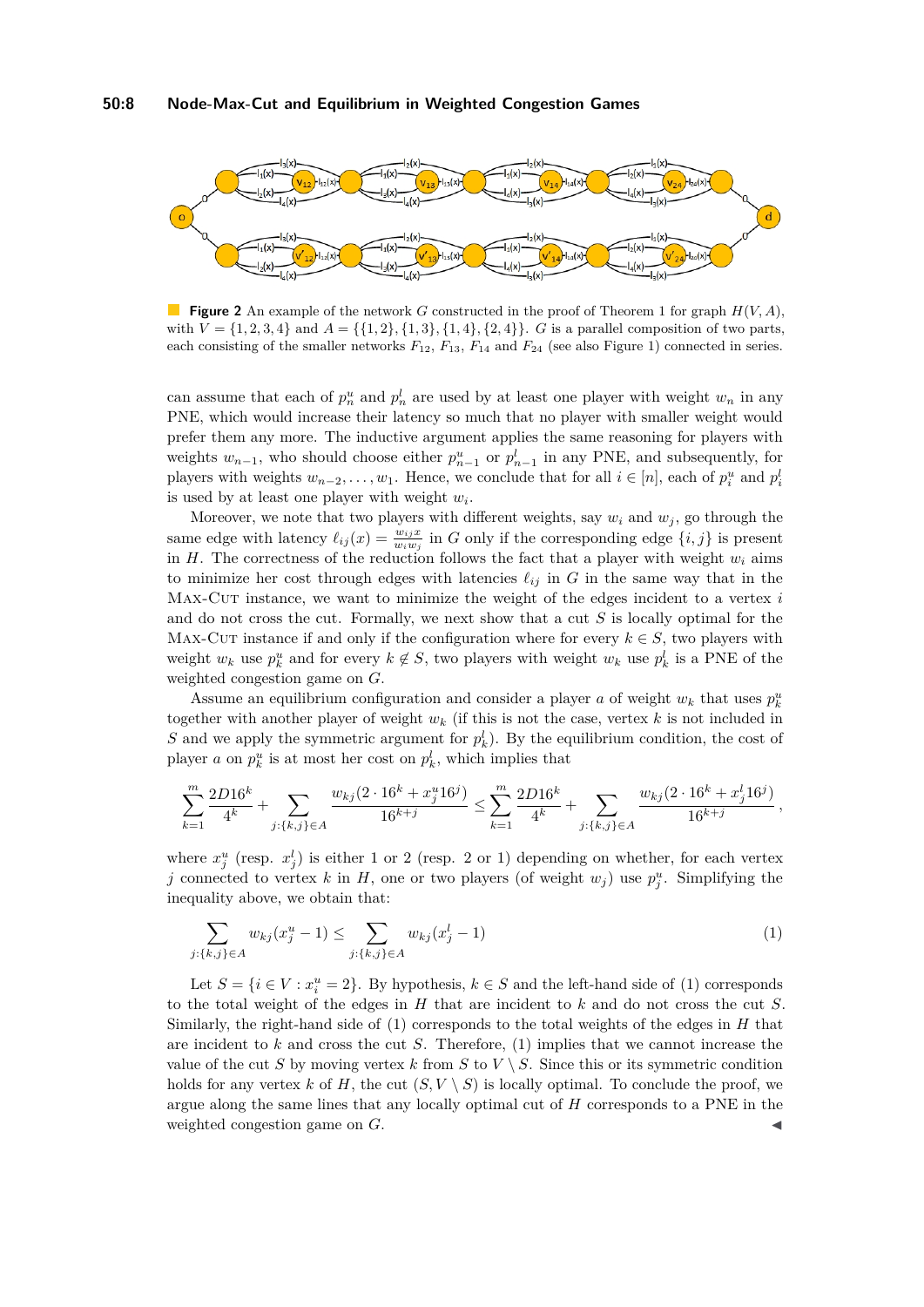## <span id="page-8-0"></span>**3.2 Weighted Congestion Games with Identity Latency Functions**

We next prove that computing a PNE in weighted congestion games on multi-commodity networks with identity latency functions is PLS-complete. Compared to Theorem [1,](#page-6-1) we allow for a significantly more general strategy space, but we significantly restrict the latency functions, only allowing for the player weights to be exponentially large.

<span id="page-8-1"></span>▶ **Theorem 2.** *Computing a pure Nash equilibrium in weighted congestion games on multicommodity networks with identity latency functions is PLS-complete.*

**Proof sketch.** We use a reduction from LOCAL-NODE-MAX-CUT, which as we show in Theorem [4,](#page-9-2) is PLS-complete. Our construction draws ideas from [\[1\]](#page-17-0).

Let  $H(V, A)$  be an instance of NODE-MAX-CUT. We construct a weighted congestion game on a multi-commodity network *G* with identity latency functions  $\ell_e(x) = x$  such that equilibria of the congestion game correspond to locally optimal cuts of *H*.

At the conceptual level, each player *i* of the congestion game corresponds to vertex  $i \in V$ and has weight  $w_i$  (i.e., equal to the weight of vertex  $i$  in  $H$ ). The key step is to construct a network *G* such that for every player  $i \in [n]$ , there are two paths, say  $p_i^u$  and  $p_i^l$ , whose cost dominate the cost of any other path for player *i*. Therefore, in any equilibrium, player *i* selects either  $p_i^u$  or  $p_i^l$  (which corresponds to vertex *i* selecting one of the two sides of a cut). For every edge  $\{i, j\} \in A$ , paths  $p_i^u$  and  $p_j^u$  (resp. paths  $p_i^l$  and  $p_j^l$ ) have an edge  $e_{ij}^u$  (resp.  $e_{ij}^l$ ) in common. Intuitively, the cost of  $p_i^u$  (resp.  $p_i^l$ ) for player *i* is determined by the set of players *j*, with *j* connected to *i* in *H*, that select path  $p_j^u$  (resp.  $p_j^l$ ).

Let  $\vec{s}$  be any equilibrium configuration of the weighted congestion game. Each player  $i \in [n]$  selects either  $p_i^u$  or  $p_i^l$  in  $\vec{s}$ . Let  $S = \{i \in [n] : \text{player } i \text{ selects } p_i^u \text{ in } \vec{s}\}\.$  Applying the equilibrium condition, we next show that *S* is a locally optimal cut.

We let  $V_i = \{j : \{i, j\} \in A\}$  be the neighborhood of vertex *i* in *H*. By the construction of G, the individual cost of a player i on path  $p_i^u$  (resp.  $p_i^l$ ) in  $\vec{s}$  is equal to  $K+|V_i|w_i+\sum_{j\in S\cap V_i}w_j$ (resp.  $K + |V_i|w_i + \sum_{j \in V_i \setminus S} w_j$ ), where *K* is a large constant that depends on the network *G* only. Therefore, for any player  $i \in S$ , equilibrium condition for  $\vec{s}$  implies that

$$
K + |V_i|w_i + \sum_{j \in S \cap V_i} w_j \le K + |V_i|w_i + \sum_{j \in V_i \setminus S} w_j \Rightarrow \sum_{j \in S \cap V_i} w_j \le \sum_{j \in V_i \setminus S} w_j
$$

Multiplying both sides by  $w_i$ , we get that the total weight of the edges that are incident to  $i$ and cross the cut *S* is no less than the total weight of the edges that are incident to *i* and do not cross the cut. By the same reasoning, we reach the same conclusion for any player  $i \notin S$ . Therefore, the cut  $(S, V \setminus S)$  is locally optimal for the NODE-MAX-CUT instance  $H(V, A)$ .

To conclude the proof, we argue along the same lines that any locally optimal cut *S* for the NODE-MAX-CUT instance  $H(V, A)$  corresponds to an equilibrium in the network  $G$ , by letting a player *i* select path  $p_i^u$  if and only if  $i \in S$ .

### **4 Computing Approximate Equilibria for Node-Max-Cut**

We complement our PLS-completeness proof for NODE-MAX-CUT, in Section [5,](#page-9-0) with an efficient algorithm computing  $(1 + \varepsilon)$ -approximate equilibria for NODE-MAX-CUT, when the number of different vertex weights is a constant. We note that similar results are not known (and a similar approach fails) for Max-Cut. Investigating if stronger approximation guarantees are possible for efficiently computable approximate equilibria for Node-Max-Cut is beyond the scope of this work and an intriguing direction for further research.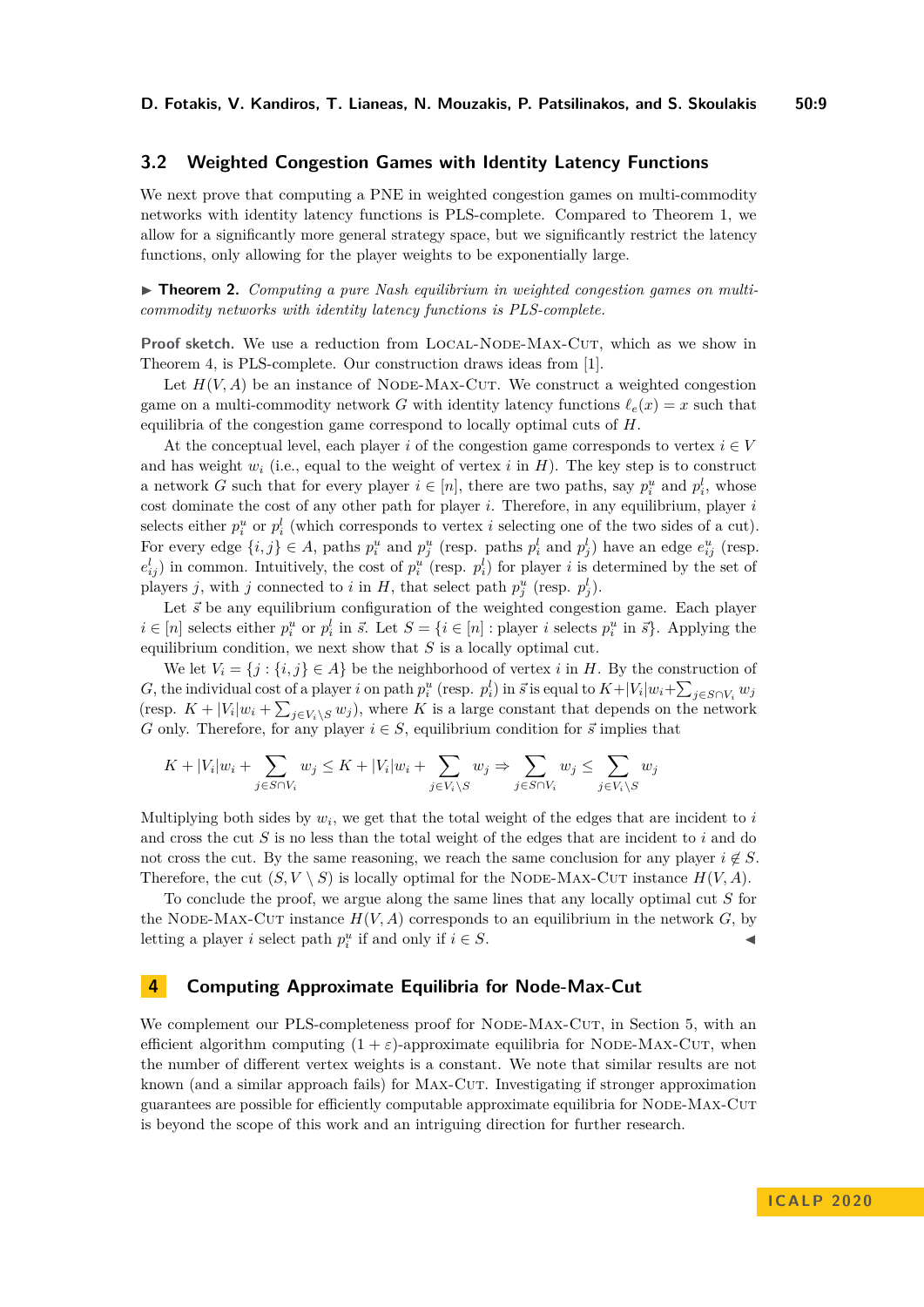#### **50:10 Node-Max-Cut and Equilibrium in Weighted Congestion Games**

Given a vertex-weighted graph *G*(*V, E*) with *n* vertices and *m* edges, our algorithm, called BRIDGEGAPS, computes a  $(1+\varepsilon)^3$ -approximate equilibrium for a NODE-MAX-CUT, for any  $\varepsilon > 0$ , in  $(m/\varepsilon)(n/\varepsilon)^{O(D_\varepsilon)}$  time, where  $D_\varepsilon$  is the number of different vertex weights in *G*, when the weights are rounded down to powers of  $1 + \varepsilon$ . We next sketch the algorithm and the proof of Theorem [3.](#page-9-1)

For simplicity, we assume that  $n/\varepsilon$  is an integer and that vertices are indexed in nondecreasing order of weight, i.e.,  $w_1 \leq w_2 \leq \cdots \leq w_n$ . BRIDGEGAPS first rounds down vertex weights to the closest power of  $(1 + \varepsilon)$ . Namely, each weight  $w_i$  is replaced by weight  $w'_i = (1 + \varepsilon)^{\lfloor \log_{1+\varepsilon} w_i \rfloor}$ . Clearly, an  $(1 + \varepsilon)^2$ -approximate equilibrium for the new instance *G*<sup>0</sup> is an  $(1+\varepsilon)^3$ -approximate equilibrium for the original instance *G*. The number of different weights  $D_{\varepsilon}$ , used in the analysis, is defined wrt. the new instance  $G'$ .

Then, BRIDGEGAPS partitions the vertices of *G'* into groups  $g_1, g_2, \ldots$ , so that the vertex weights in each group increase with the index of the group and the ratio of the maximum weight in group  $g_i$  to the minimum weight in group  $g_{i+1}$  is no less than  $n/\varepsilon$ . This can be performed by going through the vertices, in nondecreasing order of their weights, and assign vertex  $i + 1$  to the same group as vertex  $i$ , if  $w'_{i+1}/w'_i \leq n/\varepsilon$ . Otherwise, vertex  $i + 1$ starts a new group. The idea is that for an  $(1+\varepsilon)^2$ -approximate equilibrium in G', we only need to enforce the  $(1 + \varepsilon)$ -approximate equilibrium condition for each vertex *i* only for *i*'s neighbors in the highest-indexed group (that includes some neighbor of *i*). To see this, let  $g_i$  be the highest-indexed group that includes some neighbor of *i* and let  $\ell$  be the lowest indexed neighbor of *i* in  $g_j$ . Then, the total weight of *i*'s neighbors in groups  $g_1, \ldots, g_{j-1}$ is less than  $\varepsilon w'_\ell$ . This holds because *i* has at most  $n-2$  neighbors in these groups and by definition,  $w'_q \leq (\varepsilon/n)w'_\ell$ , for any *i*'s neighbor *q* in groups  $g_1, \ldots, g_{j-1}$ . Therefore, we can ignore all neighbors of *i* in groups  $g_1, \ldots, g_{j-1}$ , at the expense of one more  $1 + \varepsilon$  factor in the approximate equilibrium condition.

Since for every vertex *i*, we need to enforce its (approximate) equilibrium condition only for *i*'s neighbors in a single group, we can scale down vertex weights in the same group uniformly (i.e., dividing all the weights in each group by the same factor), as long as we maintain the key property in the definition of groups (i.e., that the ratio of the maximum weight in group  $g_j$  to the minimum weight in group  $g_{j+1}$  is no less than  $n/\varepsilon$ ). Hence, we uniformly scale down the weights in each group so that (i) the minimum weight in group *g*<sub>1</sub> becomes 1; and (ii) for each  $j \geq 2$ , the ratio of the maximum weight in group  $g_{i-1}$ to the minimum weight in group  $g_i$  becomes exactly  $n/\varepsilon$ . This results in a new instance  $G''$  where the minimum weight is 1 and the maximum weight is  $(n/\varepsilon)^{D_{\varepsilon}}$ . Therefore, a  $(1 + \varepsilon)$ -approximate equilibrium in *G*<sup>n</sup> can be computed, in a standard way, after at most  $(m\varepsilon)(n/\varepsilon)^{2D_{\varepsilon}}$   $\varepsilon$ -best response moves.

Putting everything together and using  $\varepsilon' = \varepsilon/7$ , so that  $(1 + \varepsilon')^3 \leq 1 + \varepsilon$ , for all  $\varepsilon \in (0, 1]$ , we obtain the following. We note that the running time of BRIDGEGAPS is polynomial, if  $D_{\varepsilon} = O(1)$  (and quasipolynomial if  $D_{\varepsilon} = \text{poly}(\log n)$ ).

<span id="page-9-1"></span>**Find 1.** For any vertex-weighted graph G with *n* vertices and *m* edges and any  $\varepsilon > 0$ , BRIDGEGAPS computes a  $(1 + \varepsilon)$ -approximate pure Nash equilibrium for NODE-MAX-CUT *on G in*  $(m/\varepsilon)(n/\varepsilon)^{O(D_{\varepsilon})}$  *time, where*  $D_{\varepsilon}$  *denotes the number of different vertex weights in G, after rounding them down to the nearest power of*  $1 + \varepsilon$ *.* 

## <span id="page-9-0"></span>**5 PLS-Completeness of Node-Max-Cut**

In this section we sketch the proof of Theorem [4](#page-9-2) and highlight the main differences of our reduction from known PLS reductions to MAX-CUT  $[9, 20, 33]$  $[9, 20, 33]$  $[9, 20, 33]$ .

<span id="page-9-2"></span>▶ Theorem 4. LOCAL-NODE-MAX-CUT *is PLS-complete.*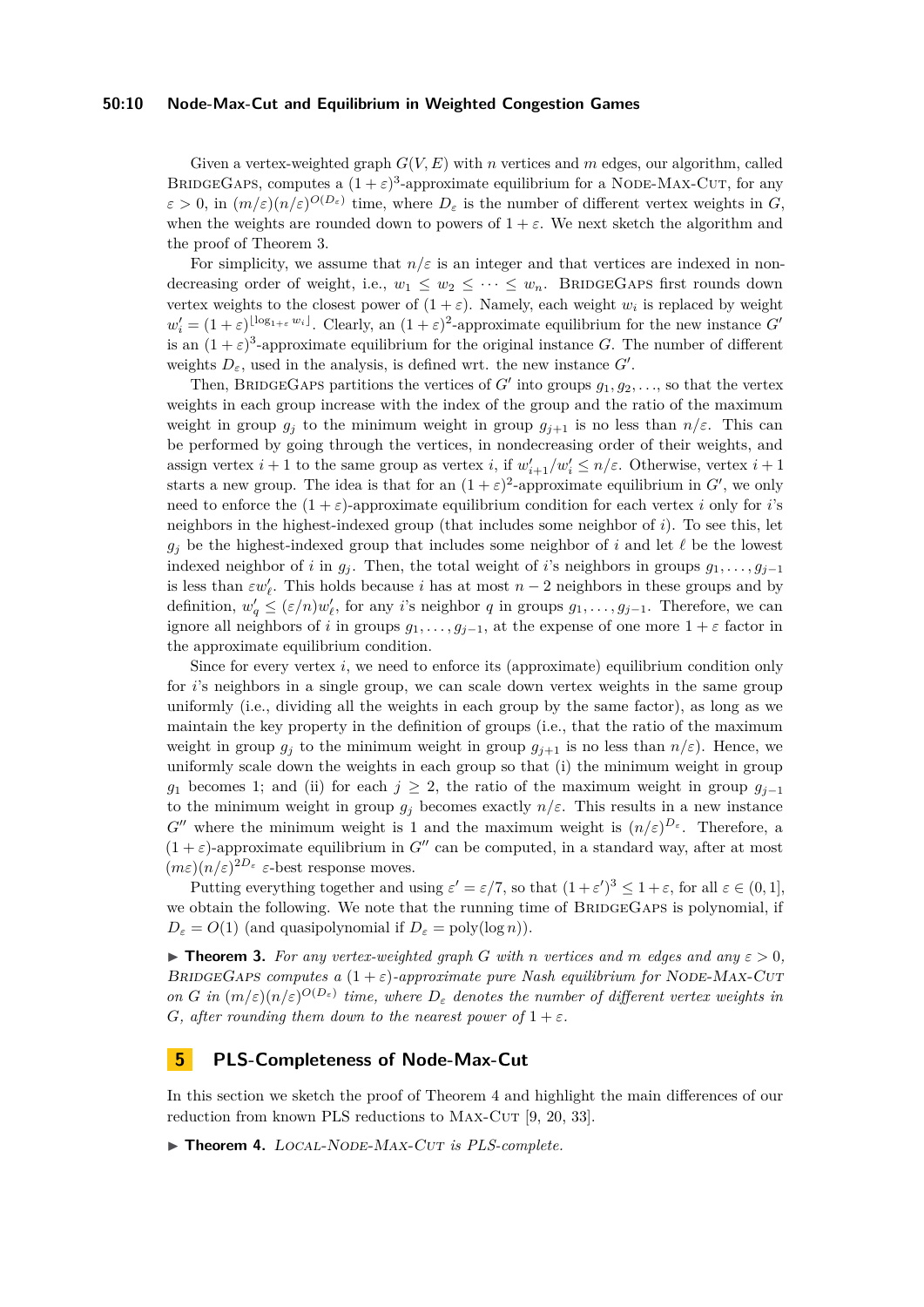<span id="page-10-0"></span>

**Figure 3** The general structure of the NODE-MAX-CUT instance constructed in the proof of Theorem [4.](#page-9-2) Rectangles denote the main gadgets, circles denote vertices that participate in multiple gadgets, and circles with bold border denote groups of *n* such vertices. The small red triangles are used to indicate the "information flow" through the instance.

As discussed in Section [2,](#page-4-0) the local search version of NODE-MAX-CUT is in PLS. To establish the PLS-hardness of NODE-MAX-CUT, we present a reduction from CIRCUIT-FLIP. We start with an outline of our construction and a brief discussion of its technical novelty. Then, in Section [5.1,](#page-12-0) we discuss our gadget constructions in more detail and present the key technical steps towards the proof of Theorem [4.](#page-9-2)

**An Outline of the Construction.** An instance of CIRCUIT-FLIP consists of a Boolean circuit *C* with *n* inputs and *m* outputs (and wlog. only NOR gates). The value *C*(*s*) of an *n*-bit input string *s* is the integer corresponding to the *m*-bit output string. The neighborhood  $N(s)$  of *s* consists of all *n*-bit strings *s*<sup>'</sup> at Hamming distance 1 to *s* (i.e., *s*<sup>'</sup> is obtained from *s* by flipping one bit of *s*). The goal is to find a locally optimal input string *s*, i.e., an *s* with  $C(s) \geq C(s')$ , for all  $s' \in N(s)$ . CIRCUIT-FLIP was the first problem shown to be PLS-complete in [\[25\]](#page-18-1).

Given an instance C of CIRCUIT-FLIP, we construct a vertex-weighted undirected graph  $G(V, E)$  so that from any locally optimum cut of  $G$ , we can recover, in polynomial time, a locally optimal input of *C*. The graph *G* consists of different gadgets (see Figure [3\)](#page-10-0), which themselves might be regarded as smaller instances of NODE-MAX-CUT. Intuitively, each of these gadgets receives information from its "input" vertices, processes this information, while carrying it through its internal part, and outputs the results through its "output" vertices. Different gadgets are glued together through their "input" and "output" vertices.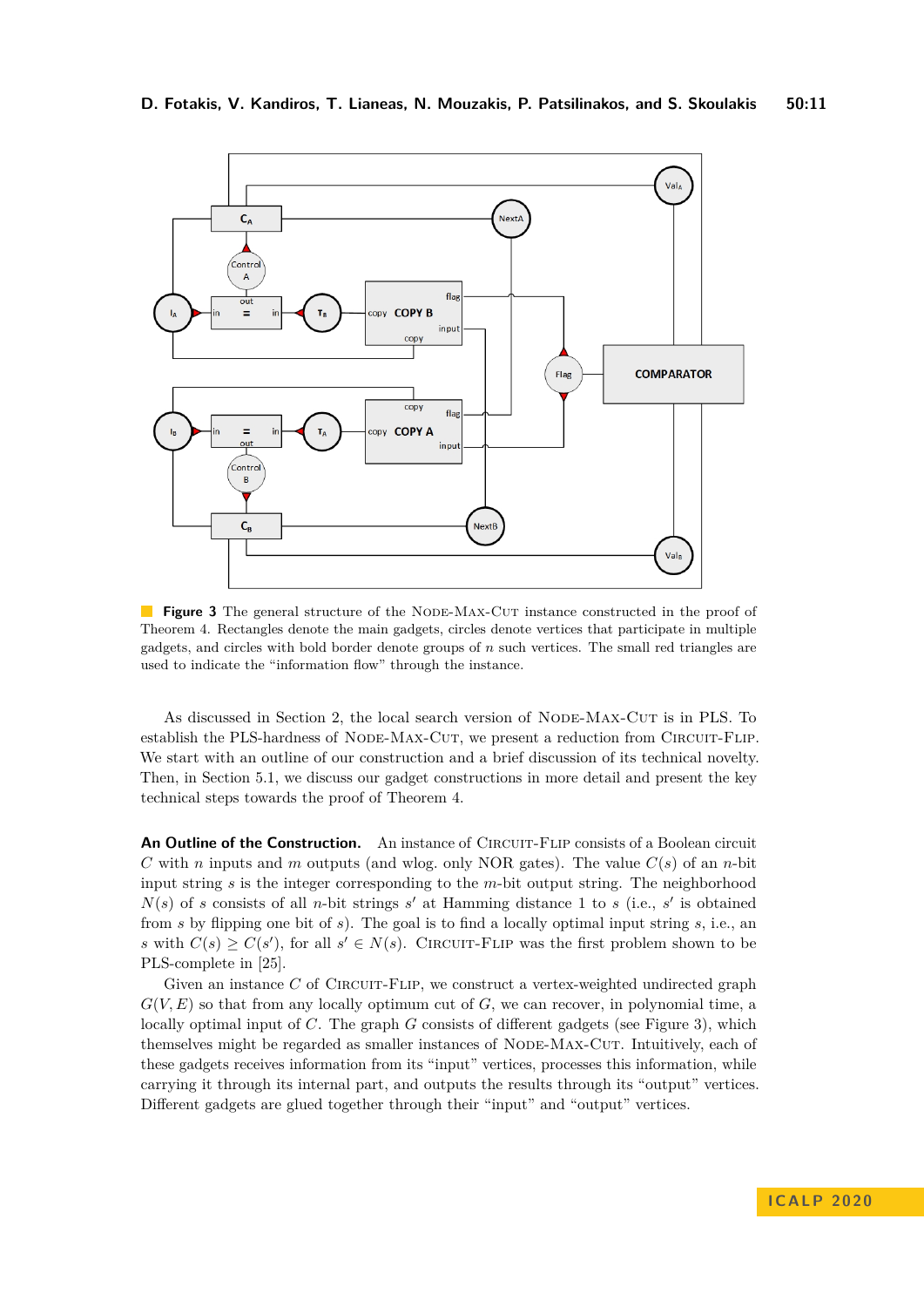#### **50:12 Node-Max-Cut and Equilibrium in Weighted Congestion Games**

Our construction follows the *flip-flop* architecture (Figure [3\)](#page-10-0), previously used e.g., in [\[9,](#page-17-1) [20,](#page-18-5) [33\]](#page-18-3), but requires more sophisticated implementations of several gadgets, so as to conform with the very restricted weight structure of NODE-MAX-CUT. Next, we outline the functionality of the main gadgets and how the entire construction works.

Given a circuit *C*, we construct two *Circuit Computing* gadgets  $C_{\ell}$  ( $\ell$  always stands for either *A* or *B*), which are instances of NODE-MAX-CUT that simulate circuit *C* in the following sense: Each  $C_{\ell}$  has a set  $I_{\ell}$  of  $n$  "input" vertices, whose (cut) values correspond to the input string of circuit *C*, and a set  $Val_{\ell}$  of *m* "output" vertices, whose values correspond to the output string of C on input  $I_\ell$ . There is also a set *Next* $\ell$  of *n* vertices whose values correspond to a *n*-bit string in the neighborhood of  $I_\ell$  of circuit value larger than that of  $I_\ell$ (if the values of Next $\ell$  coincide with the values of  $I_\ell$ ,  $I_\ell$  is locally optimal). Lastly, there is a (set of) vertices  $Control_{\ell}$  that control the behavior of the gadget.

The Circuit Computing gadgets operate in two different modes, determined by Control*`*: the *write mode*, when  $\text{Control}_\ell = 0$ , and the *compute mode*, when  $\text{Control}_\ell = 1$ . If  $C_\ell$  operates in write mode, the input values of  $I_\ell$  can be updated to the values of the complementary Next set (i.e.,  $I_A$  is updated to NextB, and vice versa). When,  $C_\ell$  operates in the compute mode,  $C_{\ell}$  simulates the computation of circuit *C* and the values of Next $\ell$  and Val<sub> $\ell$ </sub> are updated to the corresponding values produced by *C*. Throughout the proof, we let Real-Val( $I_{\ell}$ ) denote the output string of circuit *C* on input  $I_{\ell}$  (i.e., the input of *C* takes the cut values of the vertices in  $I_\ell$ ), and let Real-Next( $I_\ell$ ) denote a neighbor of  $I_\ell$  with circuit value larger than the circuit value of  $I_\ell$ . If  $I_\ell$  is locally optimal, Real-Next( $I_\ell$ ) =  $I_\ell$ .

Our Circuit Computing gadgets *C<sup>A</sup>* and *C<sup>B</sup>* are based on the gadgets of Schäffer and Yannakakis [\[33\]](#page-18-3) (see also Figure [4](#page-13-0) for an abstract description of them). Their detailed construction is described in the next section and their properties are summarized in Theorem [5.](#page-13-1)

The *Comparator* gadget compares  $Val_A$  with  $Val_B$ , which are intended to be Real-Val $(I_A)$ and Real-Val $(I_B)$ , respectively, and outputs 1, if Val<sub>*A*</sub>  $\leq$  Val<sub>*B*</sub>, and 0, otherwise. The result of the Comparator is stored in the value of the  $Flag$  vertex. If  $Flag = 1$ , the Circuit Computing gadget  $C_A$  enters its write mode and the input values in  $I_A$  are updated to the neighboring solution of  $I_B$ , currently stored in NextB (everything operates symmetrically, if Flag = 0). Then, in the next "cycle", the input in  $I_A$  leads  $C_A$  to a Val<sub>*A*</sub> > Val<sub>*B*</sub> (and to a better neighboring solution at NextA), Flag becomes 0, and the values of *I<sup>B</sup>* are updated to NextA. When we reach a local optimum,  $I_A$  and  $I_B$  are stabilized to the same values.

The workflow above is implemented by the *Copy* and the *Equality* gadgets. The *CopyB* (resp. *CopyA*) gadget updates the values of  $I_A$  (resp.  $I_B$ ) to the values in NextB (resp. NextA), if  $Val_A \leq Val_B$  and  $Flag = 1$  (resp.  $Val_A > Val_B$  and  $Flag = 0$ ). When  $Flag = 1$ , the vertices in  $T_B$  take the values of the vertices in NextB. If the values of  $I_A$  and NextB are different, the Equality gadget sets the value of Control*<sup>A</sup>* to 0. Hence, the Circuit Computing gadget  $C_A$  enters its write mode and the vertices in  $I_A$  take the values of the vertices in NextB. Next, Control<sub>A</sub> becomes 1, because the values of  $I_A$  and NextB are now identical, and  $C_A$  enters its compute mode. As a result, the vertices in  $Val_A$  and  $NextA$  take the values of Real-Val $(I_A)$  and Real-Next $(I_A)$ , and we proceed to the next cycle.

A key notion used throughout the reduction is the *bias* that a vertex *i* experiences from a vertex subset. The bias of vertex *i* from (or wrt.)  $V' \subseteq V$  is  $\sum_{j \in V_i^1 \cap V'} w_j - \sum_{j \in V_i^0 \cap V'} w_j$ , where  $V_i^1$  (resp.  $V_i^0$ ) denotes the set of *i*'s neighbors on the 1 (resp. 0) side of the cut.

**Technical Novelty.** Next, we briefly discuss the points where our reduction needs to deviate substantially from known PLS reductions to MAX-CUT. Our discussion is unavoidably technical and assumes familiarity with (at least one of) the reductions in [\[9,](#page-17-1) [20,](#page-18-5) [33\]](#page-18-3).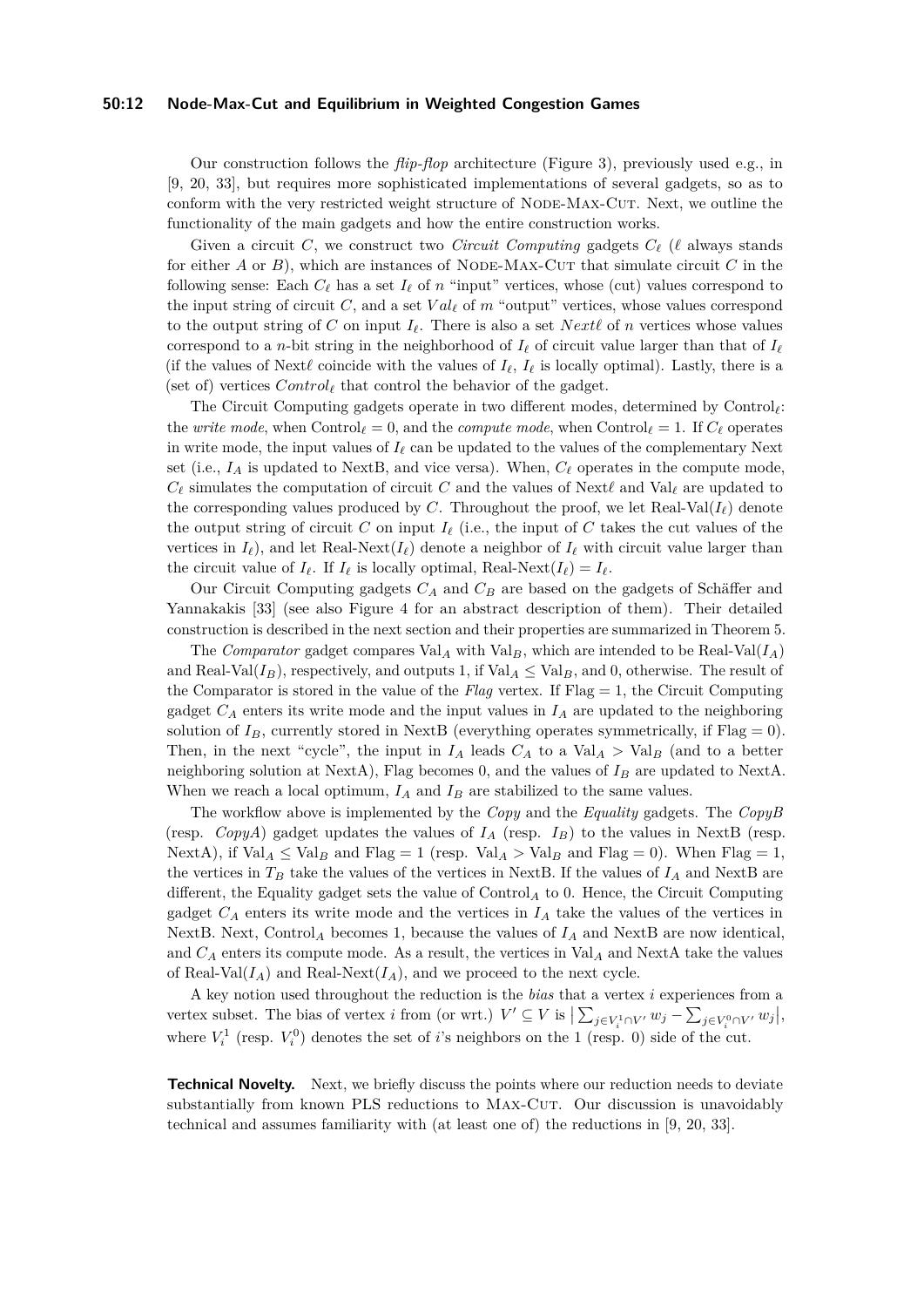Our Circuit Computing gadgets are based on similar gadgets used e.g., in [\[33\]](#page-18-3). A key difference is that our Circuit Computing gadgets are designed to operate with *w*Control (i.e., weight of the Control<sub> $\ell$ </sub> vertex) arbitrarily smaller than the weight of any other vertex in the Circuit Computing gadget. Hence, the Control vertex can achieve a very small bias wrt. the Circuit Computing gadget (see Theorem [5,](#page-13-1) Case 3), which in turn, allows us to carefully balance the weights in the Equality gadget. The latter weights should be large enough, so as to control the write and compute modes of  $C_{\ell}$ , and at the same time, small enough, so as to avoid interference with the values of the input vertices  $I_\ell$ . The second important reason for setting *w*<sub>Control</sub> sufficiently small is that we need the Control vertex to follow the "output" of the Equality gadget, and not the other way around.

The discussion above highlights a key difference between MAX-CUT and NODE-MAX-CUT. Previous reductions to MAX-CUT (see e.g., the reduction in  $[33]$ ) implement Control's functionality using different weights for its incident edges. More specifically, Control is connected with edges of appropriately large weight to the vertices of the circuit gadget, so that it can control the gadget's mode, and with edges of appropriately small weight to vertices outside the circuit gadget, so that its does not interfere with its other neighbors.

For NODE-MAX-CUT, we need to achieve the same desiderata with a single vertex weight. We manage to do so by introducing a *Leverage* gadget. Our *Leverage* gadget reduces the influence of a vertex with large weight to a vertex with small weight and is used internally in the Circuit Computing gadget. Hence, we achieve that Control has small bias wrt. the circuit gadget and weight comparable to the weights of the circuit gadget's internal vertices.

Another important difference concerns the implementation of the *red marks* (denoting the information flow) between Flag and the Copy gadgets, in Figure [3.](#page-10-0) They indicate that the value of Flag should agree with the output of the Comparator gadget. This part of the information flow is difficult to implement, because the Comparator gadget and the Copy gadgets receive input from NextA, NextB, Val*<sup>A</sup>* and Val*B*, where the vertex weights are comparable to the weights of the output vertices in the Circuit Computing gadgets. As a result, the weights of the vertices inside the Comparator gadget cannot become sufficiently larger than the weights of the vertices inside the Copy gadgets. [\[33,](#page-18-3) [20,](#page-18-5) [9\]](#page-17-1) connect Flag to the Copy gadgets with edges of sufficiently small weight, which makes the bias of Flag from the Copy gadgets negligible compared against its bias from Comparator. Again, the *Leverage* gadget comes to our rescue. We use it internally in the Copy gadgets, in order to decrease the influence of the vertices inside the Copy gadgets to Flag. As a result, Flag's bias from the Copy gadgets becomes much smaller than its bias from Comparator (see Lemma [10\)](#page-14-0).

Another key technical difference concerns the design of the Comparator gadget. As stated in Lemma [10](#page-14-0) and explained below, the Comparator gadget manages to compute the result of the comparison Real-Val $(I_A) \leq$  Real-Val $(I_B)$ , even if some input vertices may have incosistent values. In previous work [\[33,](#page-18-3) [20,](#page-18-5) [9\]](#page-17-1), the Comparator guarantees correctness of the values in both NextB and Val*<sup>B</sup>* using appropriately chosen edge weights. With the correctness of the input values guaranteed, the comparison is not hard to implement. It is not clear if this decoupled architecture of the Comparator gadget can be implemented in NODE-MAX-CUT, due to the special structure of edge weights. Instead, we implement a new *all at once* Comparator, which ensures correctness to a subset of its input values enough to perform the comparison correctly (see also the discussion after Lemma [11](#page-15-0) on this point).

## <span id="page-12-0"></span>**5.1 A Technical Overview of the Proof of Theorem [4](#page-9-2)**

In this section, we outline the gadget constructions and the key technical claims used in the proof of Theorem [4.](#page-9-2) As shown in Figure [3,](#page-10-0) our Node-Max-Cut instance consists of the following gadgets: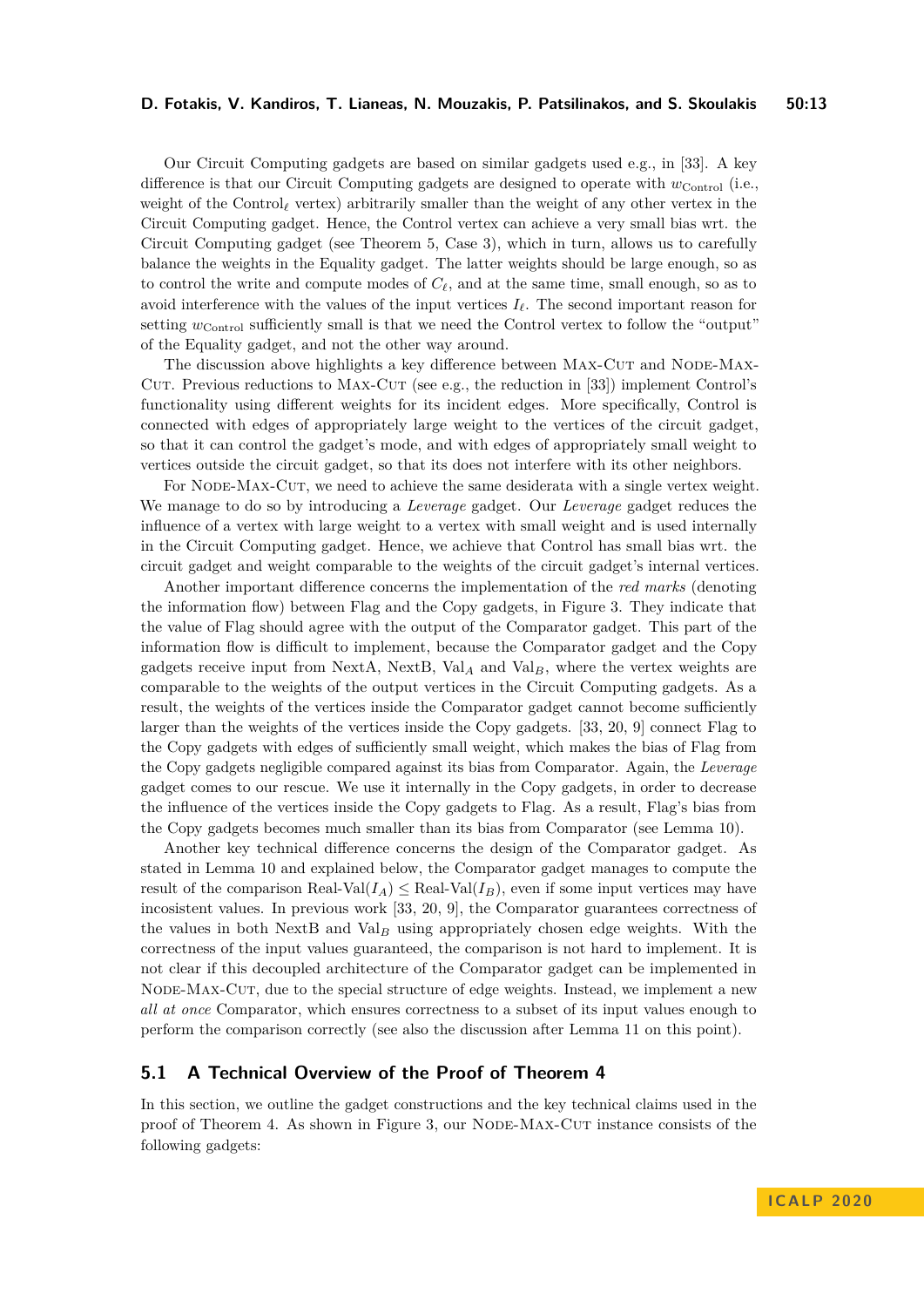#### <span id="page-13-0"></span>**50:14 Node-Max-Cut and Equilibrium in Weighted Congestion Games**



**Figure 4** The Circuit Computing gadgets. The dashed circles, labeled *I* and *O*, represent all input and output vertices, respectively.

- **1.** Two Circuit Computing gadgets that calculate the values and next neighbors of solutions.
- **2.** Two Copy gadgets that transfer the solution of one circuit to the other, and vice versa.
- **3.** Two Equality gadgets that determine the (write or compute) mode in which the Circuit Computing gadgets operate.
- **4.** A Comparator gadget.

Unlike previous similar reductions in the literature (see e.g.,  $[33, 20, 9]$  $[33, 20, 9]$  $[33, 20, 9]$  $[33, 20, 9]$  $[33, 20, 9]$ ), we introduce each gadget separately rather than through types of diminishing weight. This is because in Node-Max-Cut, weights are associated with vertices and each vertex may be part of multiple gadgets.

**The Circuit Computing Gadgets.** The Circuit Computing gadgets *C<sup>A</sup>* and *C<sup>B</sup>* are the basic primitives of our reduction. They are based on the gadgets introduced by Schäffer and Yannakakis [\[33\]](#page-18-3) to establish PLS-completeness of MAX-CUT. This type of Circuit Computing gadgets can be constructed so as to simulate any Boolean circuit *C*.

The most important vertices are those corresponding to the input and the output of the simulated circuit *C*. Another important vertex is Control, which allows the gadget to switch between the write and the compute mode of operation. Figure [4](#page-13-0) is an abstract depiction of the Circuit Computing gadgets. Theorem [5](#page-13-1) describes the local optimum behavior of the input vertices  $I_\ell$  and output vertices Next $\ell$ , Val<sub> $\ell$ </sub> of the Circuit Computing gadgets  $C_\ell$ .

<span id="page-13-1"></span>▶ **Theorem 5.** At any local optimum of the NODE-MAX-CUT instance in Figure [3,](#page-10-0) the *following hold:*

- **1.** If  $Control_{\ell} = 1$  and the vertices in  $Next$ ,  $Val_{\ell}$  experience 0 bias from any other gadget *beyond*  $C_{\ell}$ *, then*  $Next\ell = Real-Next(I_{\ell})$  *and*  $Val_{\ell} = Real-Val(I_{\ell})$ *.*
- **2.** *If*  $Control_{\ell} = 0$ *, then each vertex in*  $I_{\ell}$  *experiences* 0 *bias from the internal vertices of*  $C_{\ell}$ *.*
- **3.** *Control<sub></sub> experiences*  $w_{Control_{\ell}}$  *bias from the internal vertices of*  $C_{\ell}$ *.*

Case 1 of Theorem [5](#page-13-1) describes the *compute mode* of the Circuit Computing gadgets. At any local optimum with  $\text{Control}_A = 1$  and with the output vertices of  $C_A$  being indifferent wrt. other gadgets, *C<sup>A</sup>* computes its output correctly. Case 2 of Theorem [5](#page-13-1) describes the *write mode*. If at a local optimum Control<sub>*A*</sub> = 0, the vertices in  $I_A$  have 0 bias from the  $C_A$ gadget. As a result, their value is determined by the biases of the CopyB gadget and the Equality gadget. Case 3 of Theorem [5](#page-13-1) bounds the bias that the Equality gadget poses to the Control vertices, so as to make the computing gadget flip from one mode to the other.

**The Copy and Equality Gadgets.** The Copy and Equality gadgets are responsible for transferring the output of one Circuit Computing gadget to the other. More specifically, the Equality gadget takes as input the nodes  $I_A$ ,  $I_B$ ,  $T_A$ ,  $T_B$  and assures that the Control vertices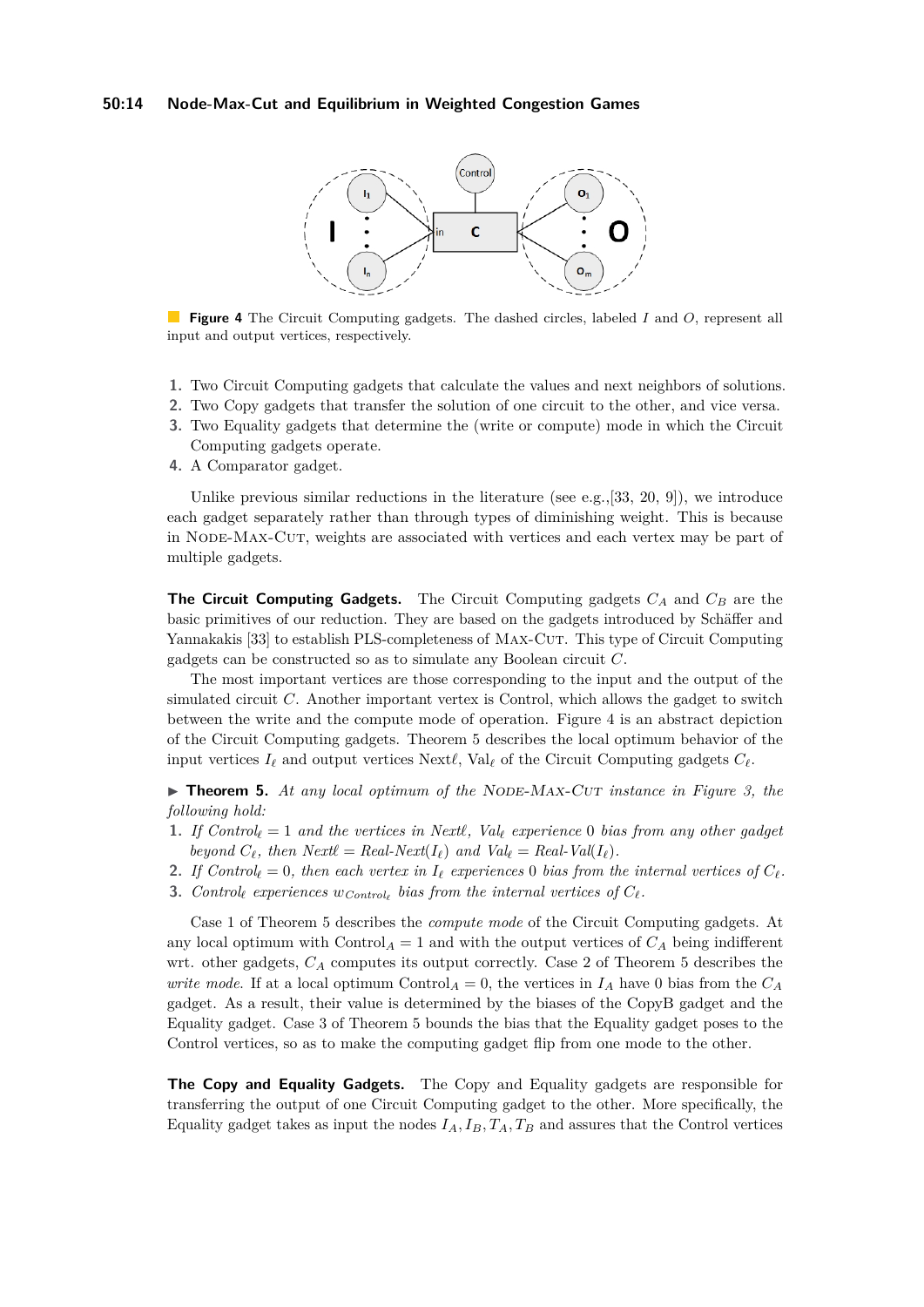always have the correct values. Recall that as shown in Theorem [5,](#page-13-1) Case 3, the bias that the Equality gadget exerts is enough to dominate the values of the Control nodes. Using that, we can prove the following lemma:

<span id="page-14-3"></span>▶ **Lemma 6.** *For any local optimum of the NODE-MAX-CUT instance in Figure [3,](#page-10-0) we have that*  $Control_A = (I_A = T_B)$  *and*  $Control_B = (I_B = T_A)$ *.* 

The Copy gadget transfers the values of the NextB and NextA to  $I_A$  and  $I_B$ , respectively, when each gadget is in its *write mode*. This behavior is summarized by the following:

<span id="page-14-2"></span>► **Lemma 7.** At any local optimum point of the NODE-MAX-CUT instance in Figure [3,](#page-10-0) the *following hold:*

- **1.** If Flag = 1, i.e., NextB writes on  $I_A$ , then (i)  $T_B = NextB$ , and (ii) if  $Control_A = 0$ , *then*  $I_A = T_B = NextB$ .
- **2.** *If*  $Flag = 0$  *i.e., NextA* writes *on*  $I_B$ *, then (i)*  $T_A = NextA$ *, and (ii) if*  $Control_B = 0$ *, then*  $I_B = T_A = NextA$ .

Additionally, the Copy gadget has the property of leaving the NextB and NextA vertices unbiased, when Flag has certain values. This is necessary so that whenever a Circuit Computing gadget is about to compute, the second condition of Theorem [5,](#page-13-1) Case 1, can apply and allow the computation to take place.

- <span id="page-14-4"></span>► **Lemma 8.** At any local optimum of the NODE-MAX-CUT instance in Figure [3:](#page-10-0)
- *If Flag* = 1*, then any vertex in NextA experiences* 0 *bias from the CopyA gadget.*
- *If Flag* = 0*, then any vertex in NextB experiences* 0 *bias from the CopyB gadget.*

Having established the above properties of the Copy and Equality gadgets, we can show the following theorem which asserts that at an local optimum, one of the two circuits has taken the other's output as input.

<span id="page-14-1"></span>▶ **Theorem 9.** At any a local optimum of the NODE-MAX-CUT instance in Figure [3,](#page-10-0) the *following hold:*

- $\blacksquare$  *If Flag* = 1*, then*  $I_A = NextB$ .
- $\blacksquare$  *If Flag* = 0, then  $I_B = NextA$ .

**Proof of Theorem [9.](#page-14-1)** Let a local optimum in which Flag = 1. Let us assume that  $I_A \neq$ NextB. Then, by Case 1 of Lemma [7,](#page-14-2)  $T_B =$  NextB. As a result,  $I_A \neq T_B$ , which implies that *Control<sub>A</sub>* = 0, by Lemma [6.](#page-14-3) Now, by Lemma [7,](#page-14-2) Case 1.ii, we have that  $I_A$  = NextB, which is a contradiction. The same analysis can be applied in case where  $Flag = 0$ .

**The Comparator Gadget.** The last important gadget in our reduction is the Comparator, whose construction is technically involved. We first recall that  $Next\ell$  and  $Val_{\ell}$  denote the actual values that the corresponding vertices have in our construction, while Real-Next $(I_\ell)$ and Real-Val $(I_\ell)$  denote the values that these vertices are supposed to have, assuming that the Circuit Computing gadgets operate correctly. We also recall that when  $Flag = 1$  (resp. Flag  $= 0$ ), the Circuit Computing gadget  $C_A$  (resp.  $C_B$ ) recomputes its output values, based on the (possibly incorrect) outputs of the other Circuit Computing gadget  $C_B$  (resp.  $C_A$ ). The construction of the Comparator gadget and the following lemmas ensure that at any local optimum of the NODE-MAX-CUT instance in Figure [3,](#page-10-0) the actual values of the vertices in Next $\ell$  and Val<sub>l</sub><sup></sup> are identical to Real-Next( $I_\ell$ ) and Real-Val( $I_\ell$ ).

<span id="page-14-0"></span>First, connecting certain internal vertices of the Circuit Computing gadgets with the vertices in NextA and NextB and in the Comparator, we obtain the following pair of lemmas.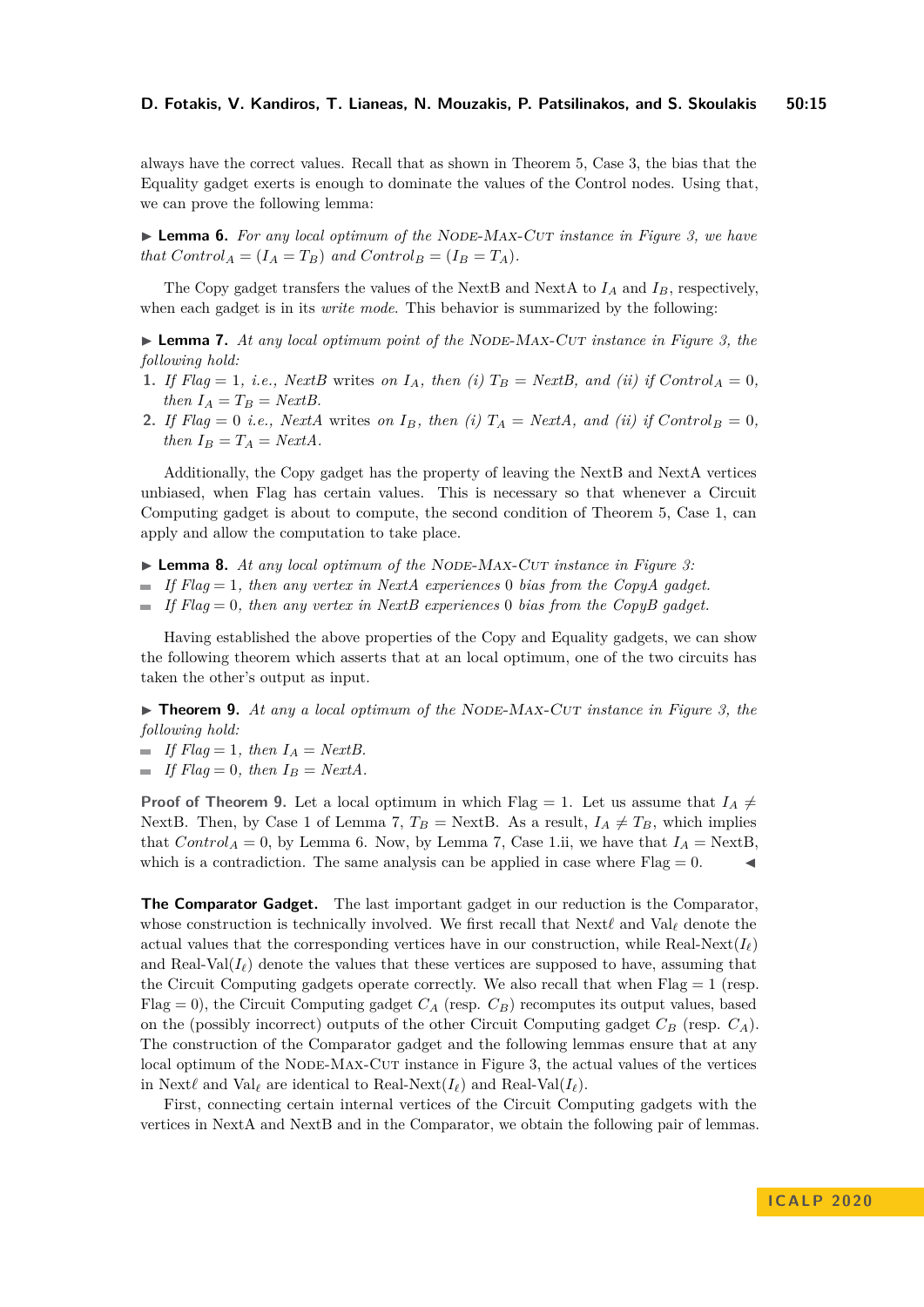▶ **Lemma 10.** *At any local optimum of the NODE-MAX-CUT instance in Figure [3,](#page-10-0) the following hold:*

- $\blacksquare$  *If*  $Flag = 1$ *,*  $NextA = Real-Next(I_A)$ *,*  $Val_A = Real-Val(I_A)$  *and*  $NextB = Real-Next(I_B)$ *, then*  $Real-Val(I_A) \leq Real-Val(I_B)$ .
- $\blacksquare$  *If*  $Flag = 0$ *,*  $NextB = Real-Next(I_B)$ *,*  $Val_B = Real-Val(I_B)$  *and*  $NextA = Real-Next(I_A)$ *, then*  $Real$ *-Val*( $I_B$ )  $\leq Real$ *-Val*( $I_A$ )*.*
- <span id="page-15-0"></span>▶ **Lemma 11.** *At any local optimum of the NODE-MAX-CUT instance in Figure [3:](#page-10-0)*
- *If Flag* = 1*, then NextB* =  $Real-Next(I_B)$ .
- *If Flag* = 0*, then NextA* =  $Real-Next(I_A)$ .

We should highlight that in the proofs of Lemma [10](#page-14-0) and Lemma [11,](#page-15-0) in the first case where  $Flag = 1$  (the case where  $Flag = 0$  is symmetric), the correctness of values of the output vertices NextB (i.e., that  $NextB = Real-Next(I_B)$ , in the first case of Lemma [11\)](#page-15-0) is not guaranteed by Theorem [5](#page-13-1) (as it happens with the correctness of the values of the output vertices NextA and Val*<sup>A</sup>* in the hypothesis of the first case in Lemma [10\)](#page-14-0), but from the construction of the Comparator gadget. We should also highlight that Lemma [11](#page-15-0) does not imply anything about the correctness of the Val*<sup>B</sup>* values, as this cannot be guaranteed in our construction. Hence, (the first case of) Lemma [10](#page-14-0) does not assume anything about Val*<sup>B</sup>* (in particular, it does not assume that  $Val_B = Real-Val(I_B)$ , as one might have expected). However, the Comparator gadget manages to output the right outcome of the comparison  $\text{Real-Val}(I_A) \leq \text{Real-Val}(I_B)$ , even if  $\text{Val}_B \neq \text{Real-Val}(I_B)$ . The connections from internal vertices of the Circuit Computing gadgets to the vertices in NextA and NextB and in the Comparator, in Figure [3,](#page-10-0) are crucial towards establishing this property. So, Lemma [10](#page-14-0) ensures the robustness of the outcome of the Comparator, even with possibly inconsistent values in the output vertices  $Val_B$ . This property of the Comparator gadget is among the key technical steps (and novelties) in our reduction and is indicative of the difficulty of showing that LOCAL-NODE-MAX-CUT is PLS-hard.

Furthermore, similarly to the Copy gadget, the Comparator gadget leaves the vertices of the Circuit Computing gadgets unbiased wrt. certain values of the Flag vertex.

- <span id="page-15-1"></span>▶ **Lemma 12.** *At any local optimum of the instance of NODE-MAX-CUT in Figure [3:](#page-10-0)*
- $\blacksquare$  *If Flag* = 1*, then all vertices of*  $C_A$  *experience* 0 *bias from the Comparator gadget.*
- $\blacksquare$  *If Flag* = 0, then all vertices of  $C_B$  experience 0 bias from the Comparator gadget.

Now using Lemma [8](#page-14-4) and Lemma [12,](#page-15-1) we can prove the correctness of the output vertices NextA and Val<sub>A</sub>, when Flag = 1, and of the output vertices NextB and Val<sub>B</sub>, when Flag = 0.

- <span id="page-15-2"></span>► **Lemma 13.** At any local optimum of the instance of NODE-MAX-CUT of Figure [3:](#page-10-0)
- *If*  $Flag = 1$ *, then*  $NextA = Real-Next(I_A)$  *and*  $Val_A = Real-Val(I_A)$ *.*
- *If*  $Flag = 0$ *, then*  $NextB = Real-Next(I_B)$  *and*  $Val_B = Real-Val(I_B)$ *.*

**Proof.** We only consider the case where  $Flag = 1$  (the same analysis applies to the case where Flag = 0). By Theorem [9,](#page-14-1)  $I_A$  = NextB, and by Lemma [7,](#page-14-2)  $T_B$  = NextB. As a result,  $I_A = T_B$ , and by Lemma [6,](#page-14-3) Control<sub>A</sub> = 1. Then, Lemmas [8](#page-14-4) and [12](#page-15-1) ensure that the vertices in NextA and Val*<sup>A</sup>* of the Computing Gadget *C<sup>A</sup>* experience 0 bias from all the other gadgets. Therefore, since  $Control_A = 1$ , we can apply Theorem [5,](#page-13-1) Case 1, and conclude that  $Val_A = Real-Val(I_A)$  and that  $NextA = Real-Next(I_A)$ .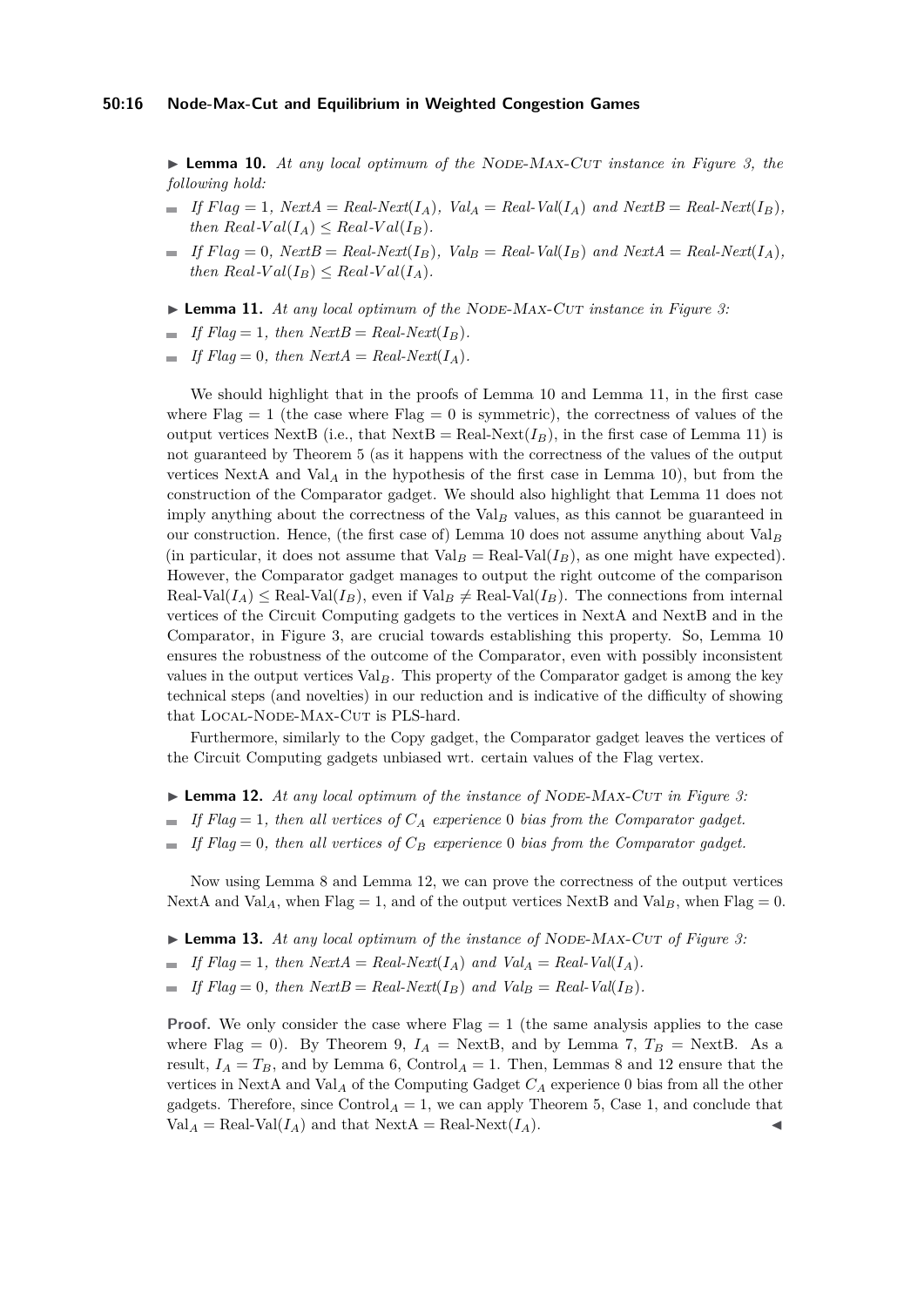**Concluding the Proof of Theorem [4.](#page-9-2)** The technical lemmas above are summarized by the following key technical claim:

- <span id="page-16-0"></span>▶ **Theorem 14.** At any local optimum of the instance of NODE-MAX-CUT of Figure [3:](#page-10-0)
- $\blacksquare$  *If Flag* = 1*, then (i) Real-Val*( $I_A$ ) < *Real-Val*( $I_B$ )*, and (ii) NextB* = *Real-Next*( $I_B$ )*.*
- $\blacksquare$  *If Flag* = 0*, then (i) Real-Val*(*I<sub>B</sub>*)  $\leq$  *Real-Val*(*I<sub>A</sub>*)*, and (ii) NextA* = *Real-Next*(*I<sub>A</sub>*)*.*

**Proof of Theorem [14.](#page-16-0)** We consider a local optimum of the instance in Figure [3](#page-10-0) with  $Flag = 1$ (the same argument applies when Flag = 0). By Lemma [11,](#page-15-0) NextB = Real-Next $(I_B)$ , and thus, (ii) is established. Moreover by Lemma [13,](#page-15-2) NextA = Real-Next $(I_A)$  and Val<sub>A</sub> = Real-Val( $I_A$ ). Consequently, by Lemma [10,](#page-14-0) we conclude Real-Val( $I_A$ )  $\leq$  Real-Val( $I_B$ ).

With theorems [9](#page-14-1) and [14](#page-16-0) at hand, the PLS-completeness of LOCAL-NODE-MAX-CUT follows easily. For the sake of completeness, we show how we put everything together.

**Proof of Theorem [4.](#page-9-2)** For a given circuit *C* of CIRCUIT-FLIP, we construct in polynomial time the instance of NODE-MAX-CUT in Figure [3.](#page-10-0) We next consider any local optimum of this instance. Without loss of generality, we assume that  $Flag = 1$ . Then, by Theorem [9](#page-14-1) and Theorem [14,](#page-16-0)  $I_A = \text{NextB}$ ,  $\text{NextB} = \text{Real-Next}(I_B)$  and  $\text{Real-Val}(I_A) \le \text{Real-Val}(I_B)$ . Hence, we obtain that

 $\text{Real-Val}(I_B) \ge \text{Real-Val}(I_A) = \text{Real-Val}(\text{NextB}) = \text{Real-Val}(\text{Real-Next}(I_B)).$ 

If  $I_B \neq \text{Real-Next}(I_B)$ , then Real-Val $(I_B) > \text{Real-Val}(\text{Real-Next}(I_B))$ , which is a contradiction. Therefore,  $I_B = \text{Real-Next}(I_B)$ , meaning that the binary string defined by the values of  $I_B$  is a locally optimal solution for CIRCUIT-FLIP.

## **6 Conclusions and Future Work**

In this work, we showed that equilibrium computation in linear weighted congestion games is PLS-complete either on single-commodity series-parallel networks or on multi-commodity networks with identity latency functions, where computing an equibrium for (unweighted) congestion games is known to be easy. The key step for the latter reduction is to show that local optimum computation for NODE-MAX-CUT, a natural and significant restriction of Max-Cut, is PLS-complete. The reductions in Section [3](#page-6-3) are both *tight* [\[33\]](#page-18-3), thus preserving the structure of the local search graph. In particular, for the first reduction, we have that (i) there are instances of linear weighted congestion games on single-commodity series-parallel networks such that any best response sequence has exponential length; and (ii) that the problem of computing the equilibrium reached from a given initial state is PSPACE-hard.

However, our reduction of CIRCUIT-FLIP to NODE-MAX-CUT is not tight. Specifically, our *Copy* and *Equality* gadgets allow that the *Circuit Computing* gadget might enter its *compute* mode, before the entire input has changed. Thus, we might "jump ahead" and reach an equilibrium before CIRCUIT-FLIP would allow, preventing the reduction from being tight.

Our work leaves several interesting directions for further research. A natural first step is to investigate the complexity of equilibrium computation for weighted congestion games on series-parallel (or extension-parallel) networks with identity latency functions. An intriguing research direction is to investigate whether our ideas (and gadgets) in the PLS-reduction for NODE-MAX-CUT could lead to PLS-hardness results for approximate equilibrium computation for standard and weighted congestion games (similarly to the results of Skopalik and Vöcking [\[34\]](#page-18-4), but for latency functions with non-negative coefficients). Finally, it would be interesting to understand better the quality of efficiently computable approximate equilibria for NODE-MAX-CUT and the smoothed complexity of its local optima.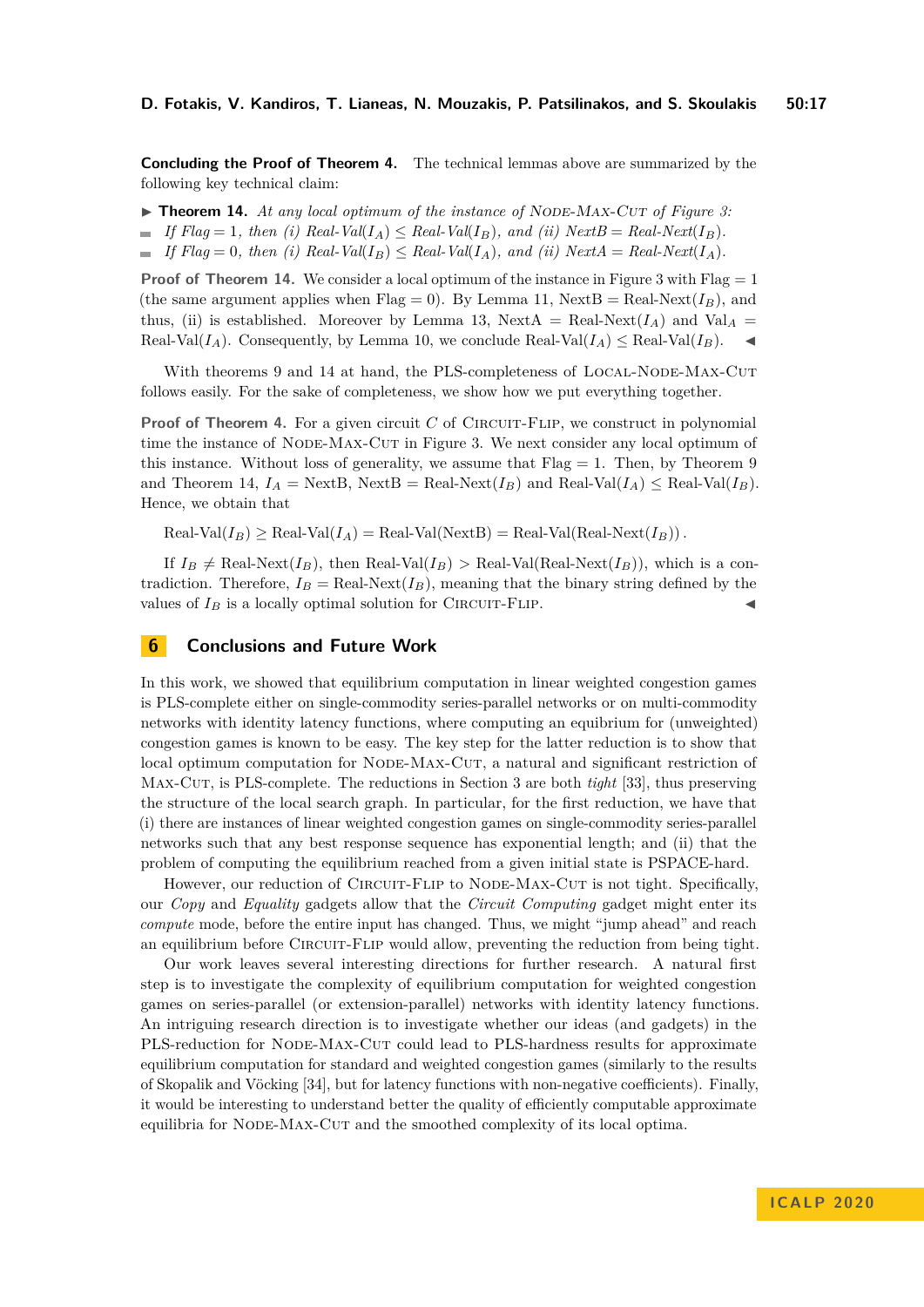#### **References**

- <span id="page-17-0"></span>**1** Heiner Ackermann, Heiko Röglin, and Berthold Vöcking. On the impact of combinatorial structure on congestion games. *J. ACM*, 55(6):25:1–25:22, 2008.
- <span id="page-17-2"></span>**2** Omer Angel, Sébastien Bubeck, Yuval Peres, and Fan Wei. Local Max-Cut in Smoothed Polynomial Time. In *Proc. of the 49th ACM SIGACT Symposium on Theory of Computing (STOC 2017)*, pages 429–437, 2017.
- <span id="page-17-5"></span>**3** Anand Bhalgat, Tanmoy Chakraborty, and Sanjeev Khanna. Approximating pure Nash equilibrium in cut, party affiliation, and satisfiability games. In *Proc. of the 11th ACM Conference on Electronic Commerce (EC 2010)*, pages 73–82, 2010.
- <span id="page-17-11"></span>**4** Ioannis Caragiannis and Angelo Fanelli. On Approximate Pure Nash Equilibria in Weighted Congestion Games with Polynomial Latencies. In *Proc. of the 46th International Colloquium on Automata, Languages, and Programming, (ICALP 2019)*, volume 132 of *LIPIcs*, pages 133:1–133:12, 2019.
- <span id="page-17-12"></span>**5** Ioannis Caragiannis, Angelo Fanelli, Nick Gravin, and Alexander Skopalik. Efficient Computation of Approximate Pure Nash Equilibria in Congestion Games. In *Proc. of the IEEE 52nd Symposium on Foundations of Computer Science, (FOCS 2011)*, pages 532–541, 2011.
- <span id="page-17-6"></span>**6** Ioannis Caragiannis, Angelo Fanelli, Nick Gravin, and Alexander Skopalik. Approximate Pure Nash Equilibria in Weighted Congestion Games: Existence, Efficient Computation, and Structure. *ACM Transactions on Economics and Computation*, 3(1):2:1–2:32, 2015.
- <span id="page-17-3"></span>**7** Xi Chen, Chenghao Guo, Emmanouil-Vasileios Vlatakis-Gkaragkounis, Mihalis Yannakakis, and Xinzhi Zhang. Smoothed complexity of local Max-Cut and binary Max-CSP. In *Proc. of the 52nd Annual ACM Symposium on Theory of Computing (STOC 2020)*, 2020.
- <span id="page-17-13"></span>**8** Steve Chien and Alistair Sinclair. Convergence to approximate Nash equilibria in congestion games. *Games and Economic Behavior*, 71(2):315–327, 2011.
- <span id="page-17-1"></span>**9** Robert Elsässer and Tobias Tscheuschner. Settling the Complexity of Local Max-Cut (Almost) Completely. In *Proc. of the 38th International Colloquium on Automata, Languages and Programming (ICALP 2011)*, pages 171–182, 2011.
- <span id="page-17-4"></span>**10** Michael Etscheid and Heiko Röglin. Smoothed analysis of local search for the maximum-cut problem. *ACM Transactions on Algorithms*, 13(2):25:1–25:12, 2017.
- <span id="page-17-14"></span>**11** Eyal Even-Dar, Alexander Kesselman, and Yishay Mansour. Convergence time to nash equilibria. In *Proc. of the 30th International Colloquium on Automata, Languages and Programming (ICALP 2003)*, pages 502–513, 2003.
- <span id="page-17-8"></span>**12** Alex Fabrikant, Christos H. Papadimitriou, and Kunal Talwar. The Complexity of Pure Nash Equilibria. In *Proc. of the 36th Annual ACM Symposium on Theory of Computing (STOC 2004)*, pages 604–612, 2004.
- <span id="page-17-15"></span>**13** Angelo Fanelli and Luca Moscardelli. On best response dynamics in weighted congestion games with polynomial delays. In *Proc. of the 5th Workshop on Internet and Network Economics (WINE 2009)*, pages 55–66, 2009.
- <span id="page-17-16"></span>**14** Matthias Feldotto, Martin Gairing, Grammateia Kotsialou, and Alexander Skopalik. Computing approximate pure nash equilibria in shapley value weighted congestion games. In *Proc. of the 13th International Conference on Web and Internet Economics (WINE 2017)*, pages 191–204, 2017.
- <span id="page-17-7"></span>**15** Dimitris Fotakis. A selective tour through congestion games. In *Algorithms, Probability, Networks, and Games: Scientific Papers and Essays Dedicated to Paul G. Spirakis on the Occasion of His 60th Birthday*, pages 223–241, 2015.
- <span id="page-17-10"></span>**16** Dimitris Fotakis, Spyros C. Kontogiannis, Elias Koutsoupias, Marios Mavronicolas, and Paul G. Spirakis. The structure and complexity of Nash equilibria for a selfish routing game. *Theoretical Computer Science*, 410(36):3305–3326, 2009.
- <span id="page-17-9"></span>**17** Dimitris Fotakis, Spyros C. Kontogiannis, and Paul G. Spirakis. Selfish unsplittable flows. *Theoretical Computer Science*, 348(2-3):226–239, 2005.